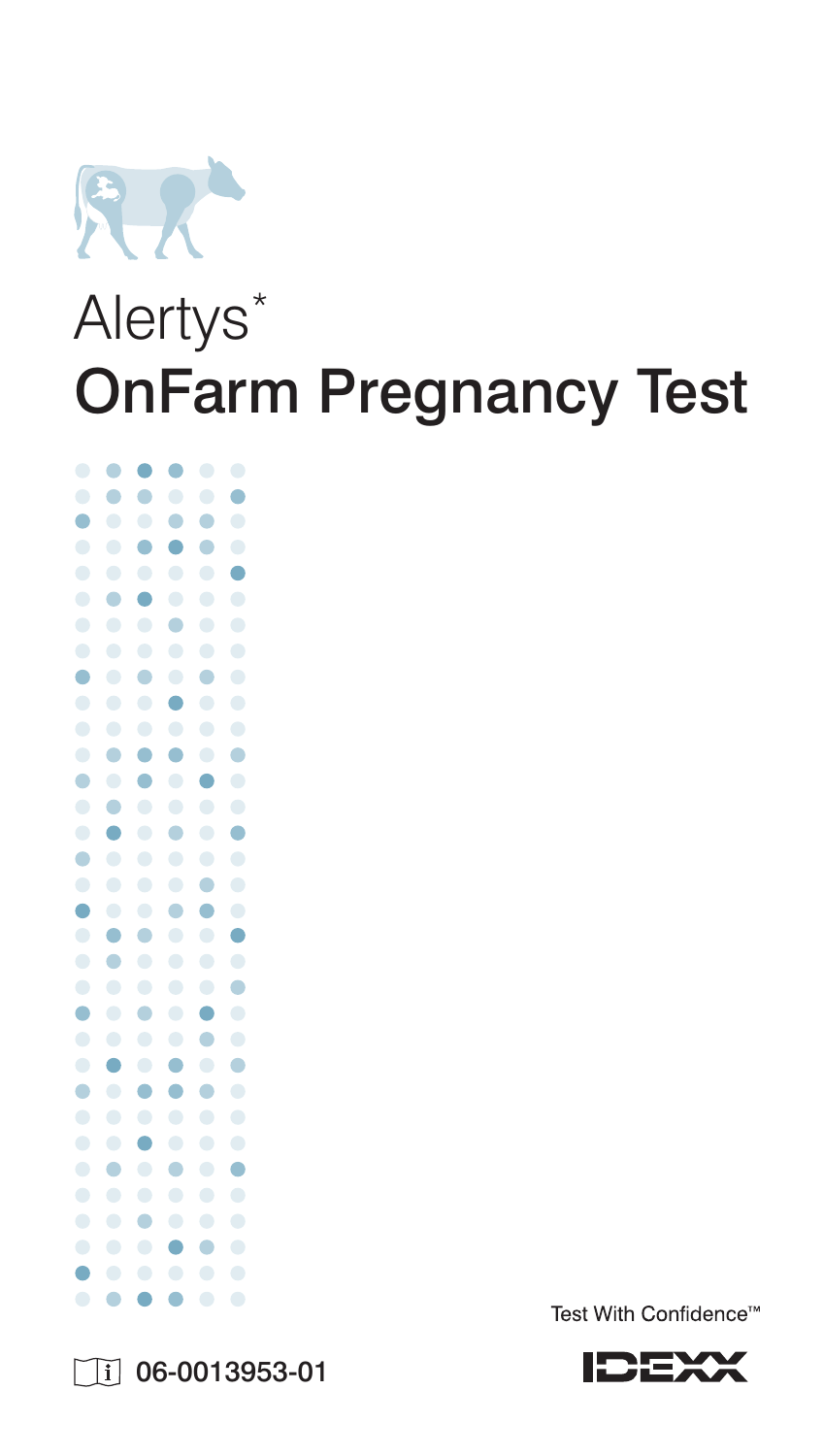# Alertys<sup>\*</sup> OnFarm Pregnancy Test

#### **Name and Intended Use**

The IDEXX Alertys\* OnFarm Pregnancy Test is a rapid method for the detection of pregnancy-associated glycoproteins (PAGs) in whole blood (EDTA), plasma (EDTA) or serum of cows and heifers as a marker for pregnancy.

#### **General Information**

Accurate and timely detection of pregnancy is an essential component of today's bovine reproductive management programs. Veterinarians and farmers use early detection of non-pregnant (open) cows and heifers to enable faster rebreeding and shorten the calving interval, thereby maximizing new stock, milk production and revenue for the farm. Confirmation during the stages of gestation and at dry-off are also very economically important. In addition, beef producers may check for pregnancy at the many stages of production. Traditionally, pregnancy is determined through rectal palpation of the cow or by transrectal ultrasound (TU). The IDEXX Alertys\* OnFarm Pregnancy Test provides users a method for accurate detection of pregnancy as early as 28 days post-breeding, and throughout gestation, which can give veterinarians, dairy farmers and beef producers an important tool for the early identification of pregnant cows. The test can be used ≥ 70 days post calving.

#### **Precautions and Warnings**

- Handle all biological materials as potentially infectious.
- Refer to the product Material Safety Data Sheet for additional information.
- Do not pipette by mouth.
- Do not eat, drink or smoke where sample or kit components are being handled.
- All wastes should be properly decontaminated prior to disposal. Dispose of contents in accordance with local, regional, and national regulations.
- Do not mix components from kits with different serial numbers.
- Open pouch immediately before testing. Do not use device if pouch is punctured or improperly sealed.
- Do not expose device to strong light before or during testing. Do not perform assay in direct sunlight.
- Do not use kit past expiration date.
- Do not reuse pipettes.
- Do not cross-contaminate samples.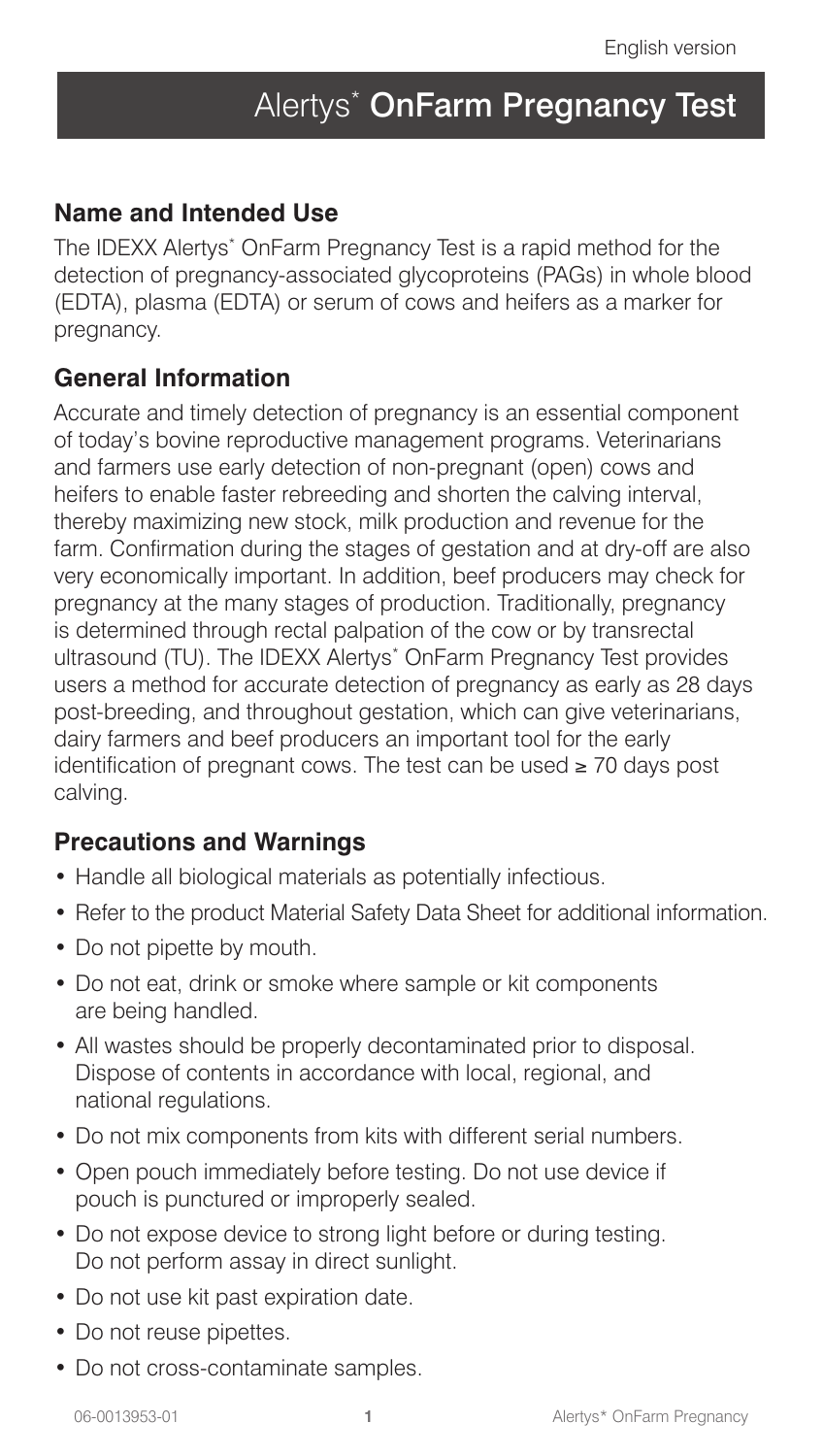## **Storage**

- Store the Alertys\* OnFarm pouched device at 2-30°C or 36-86°F. Devices are stable until expiration date, provided they have been stored properly.
- All components, including specimens, must come to 15-30°C or 59-86°F before running the test.
- Whole blood should be stored at 2-8°C or 36-46°F and cannot be stored more than 24 hours.
- Only open pouches for the number of devices to be run at that time. Once pouch has been opened, the device cannot be stored for later use.

### **Kit Components**

#### **Provided**

**25 single test pouches**, each including:

- 1 Alertys<sup>\*</sup> OnFarm Pregnancy Device
- 1 pipette
- 1 single-use wash solution

| <b>Self Provided</b>                                                                                                  | <b>Blood</b> | <b>Serum</b> | Plasma |
|-----------------------------------------------------------------------------------------------------------------------|--------------|--------------|--------|
| Sample collection tubes (or syringe)<br>with anticoagulant - collection tube<br>length should be no longer than 100mm |              |              |        |
| Sample collection tubes (or syringe)<br>without anticoagulant                                                         |              |              |        |
| <b>Blood collection needles</b>                                                                                       |              |              |        |
| Timer of any type<br>(including phone)                                                                                |              |              |        |
| Centrifuge for processing<br>serum/plasma                                                                             |              |              |        |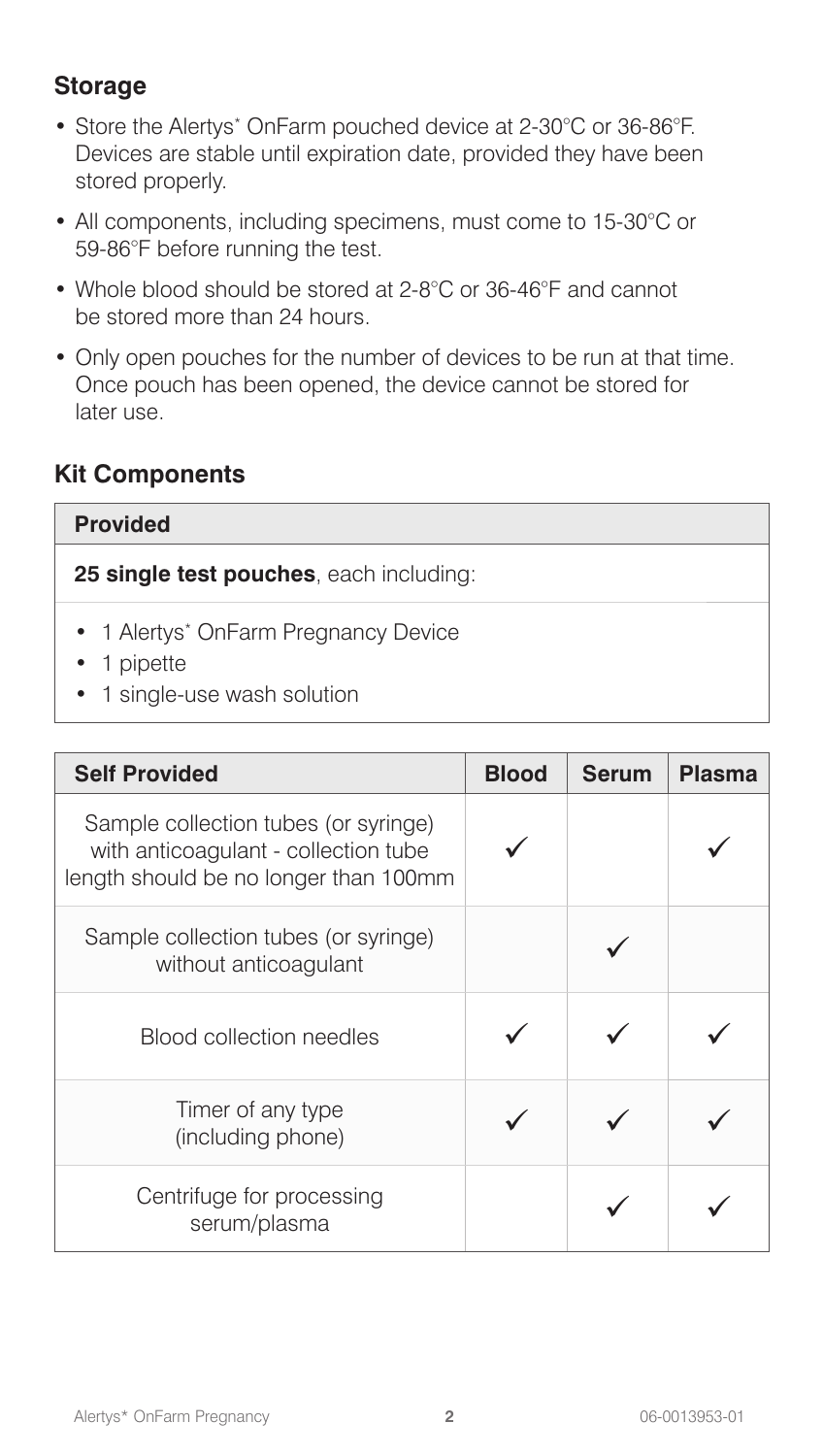# **Sample Information**

**Reminder:** All samples and devices must be at 15-30°C or 59-86°F before beginning the test procedure.

|             | <b>Source</b>                                                                                                                                                                                   | <b>Storage</b>                                                                                                                                                                                                |
|-------------|-------------------------------------------------------------------------------------------------------------------------------------------------------------------------------------------------|---------------------------------------------------------------------------------------------------------------------------------------------------------------------------------------------------------------|
| Whole Blood | Blood should be collected<br>in tubes containing EDTA<br>and mixed well by slowly<br>inverting tube 10 times<br>immediately after sample draw.                                                  | <b>Short Term Only: Whole</b><br>blood can be stored for no<br>more than 24 hours at 2-8°C<br>or 36-46°F. Blood cannot<br>be allowed to freeze or<br>partially freeze as this may<br>compromise test results. |
| Serum       | Blood should be collected in<br>tubes without anti-coagulant<br>and processed to serum by<br>centrifugation. Alternatively,<br>the tube may be allowed to sit<br>upright until serum separates. | <b>Short Term: Serum and</b><br>plasma can be stored<br>at 2-8°C or 36-46°F<br>for up to 7 days.<br>Long Term: Serum and<br>plasma can be stored at                                                           |
| Plasma      | Blood should be collected in<br>tubes containing EDTA and<br>mixed well by inversion<br>immediately after sample draw.<br>Tubes should be processed to<br>plasma by centrifugation.             | or below -20 $^{\circ}$ C or -4 $^{\circ}$ F.<br>All previously frozen serum<br>and plasma specimens must<br>be thoroughly mixed prior<br>to removal of the volume<br>to be assayed.                          |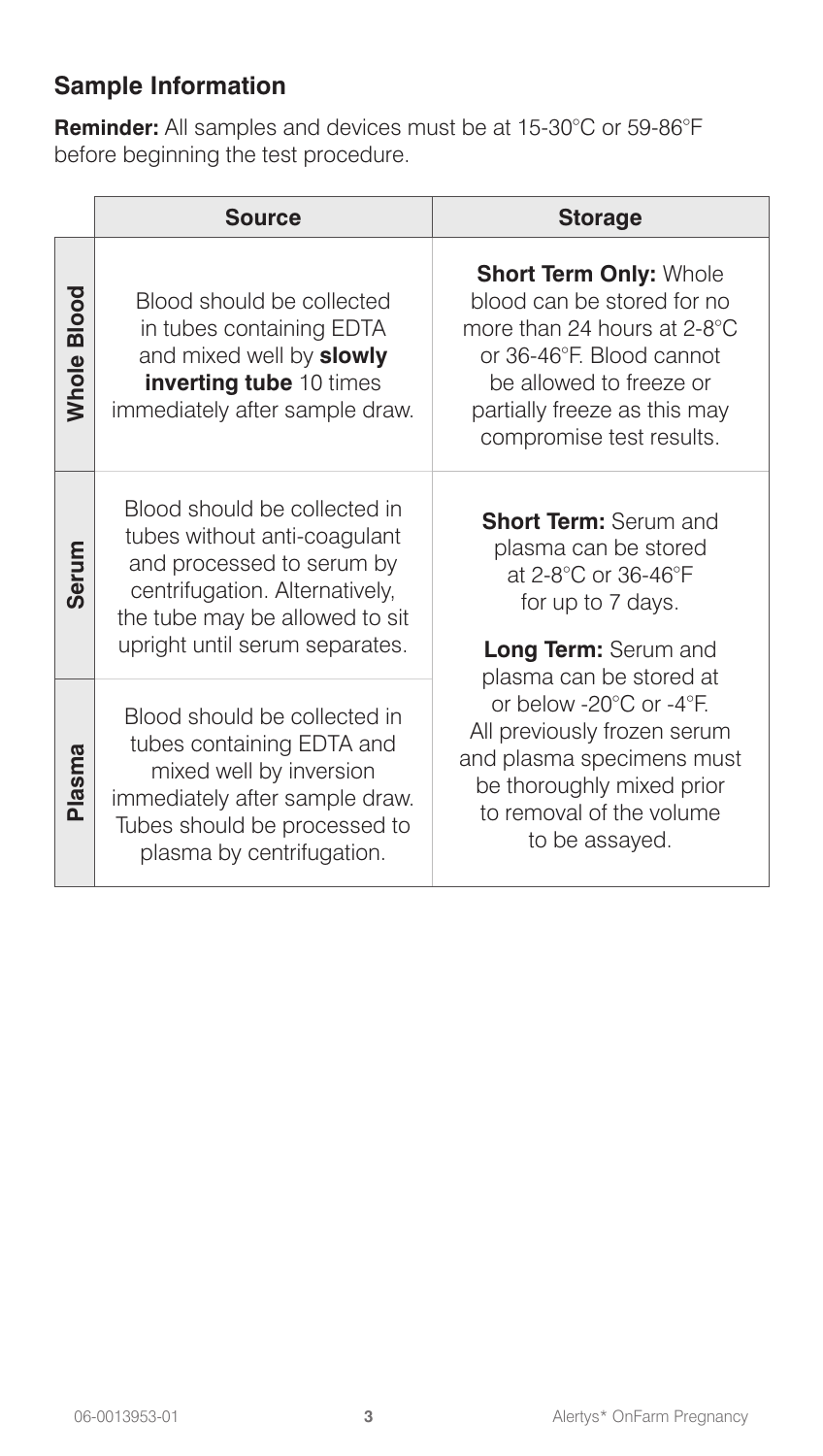# **Test Procedure (Blood, Serum and Plasma)**

- **1** Place the Alertys\* OnFarm Pregnancy test device on a clean flat surface. The device must be kept horizontal throughout the process to ensure accurate results. Write sample ID or stick ID label on the device surface. Keep single-use wash solution and pipette next to the device.
- **2** Mix whole blood or serum samples by inverting the tube. Fully squeeze the top bulb of the pipette, submerge the pipette tip into sample tube and release the bulb to draw sample into pipette. Make sure the lower shaft of the pipette is filled completely and does not have any air pockets. Excess sample volume will go into the lower bulb of the pipette (Image A).
- **3** Squeeze the upper bulb of the pipette to fully dispense sample into the sample port of the device (image B). Excess sample volume will remain in the lower bulb of the pipette. Do not exceed 2 minutes between adding blood and wash solution.
- **4** Grab and twist off the single-use wash solution tip (image C). Hold the single-use wash solution vertically and carefully squeeze to dispense 6 drops into the sample port. The wash solution should be added within 2 minutes of sample addition. **Tip:** If there is pooling of the sample in the sample port after adding wash solution, gently tap the device until liquid flows through the sample port.
- **5** Start a timer and read the device under sufficient lighting at 20 minutes. If both test, T, and control, C, lines appear before 20 minutes, the animal is pregnant, and the test is complete. If there is blood in the result window, allow an additional 5 to 10 minutes for the window to clear.
- **6** If needed, devices can be read up to 50 minutes after the wash solution is added. After that time, results are not valid.



**x6**





**A**

 $30^{\circ}$ C

 $15^{\circ}$ C

**C**

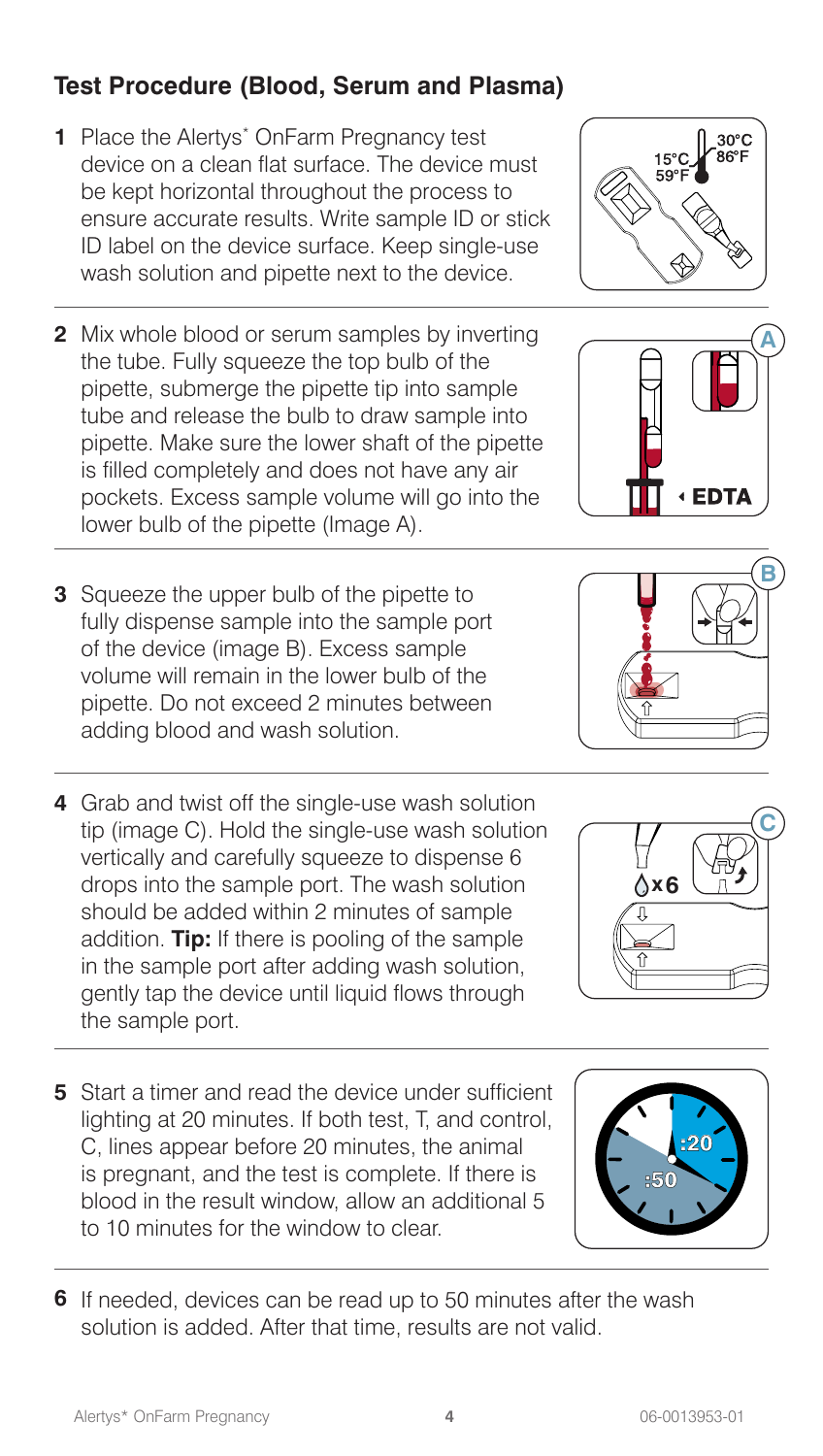#### **Interpretation of Results**

$$
C = \text{Control} \qquad T = \text{Test} \qquad \text{ or: } \boxed{\text{?C} \cdot / \cdot \text{C}' \cdot \text{ } } \quad \text{ \text{ \textit{book closely and read} \text{ } } }
$$

**1** Presence of a red or pink test line, T, indicates that the animal is Pregnant. The test line may range from dark to very light. The presence of a red or pink test line, T, at any intensity is considered Pregnant.



**2** Absence of test line indicates that the animal is Open.



**3** The test is invalid if the control line, C, does not appear.



### **Attention Customers**

IDEXX encourages producers to work closely with their veterinarian to develop a reproductive management program that is appropriate for their operation.

#### **For technical assistance:**

IDEXX USA Tel: +1 800 548 9997 or +1 207 556 4895 IDEXX Europe Tel: +800 727 43399 Contact your IDEXX area manager or distributor or visit our website: idexx.com/contactlpd

IDEXX, Test With Confidence, and Alertys are trademarks or registered trademarks of IDEXX Laboratories, Inc. or its affiliates in the United States and/or other countries.

© 2021 IDEXX Laboratories, Inc. All rights reserved.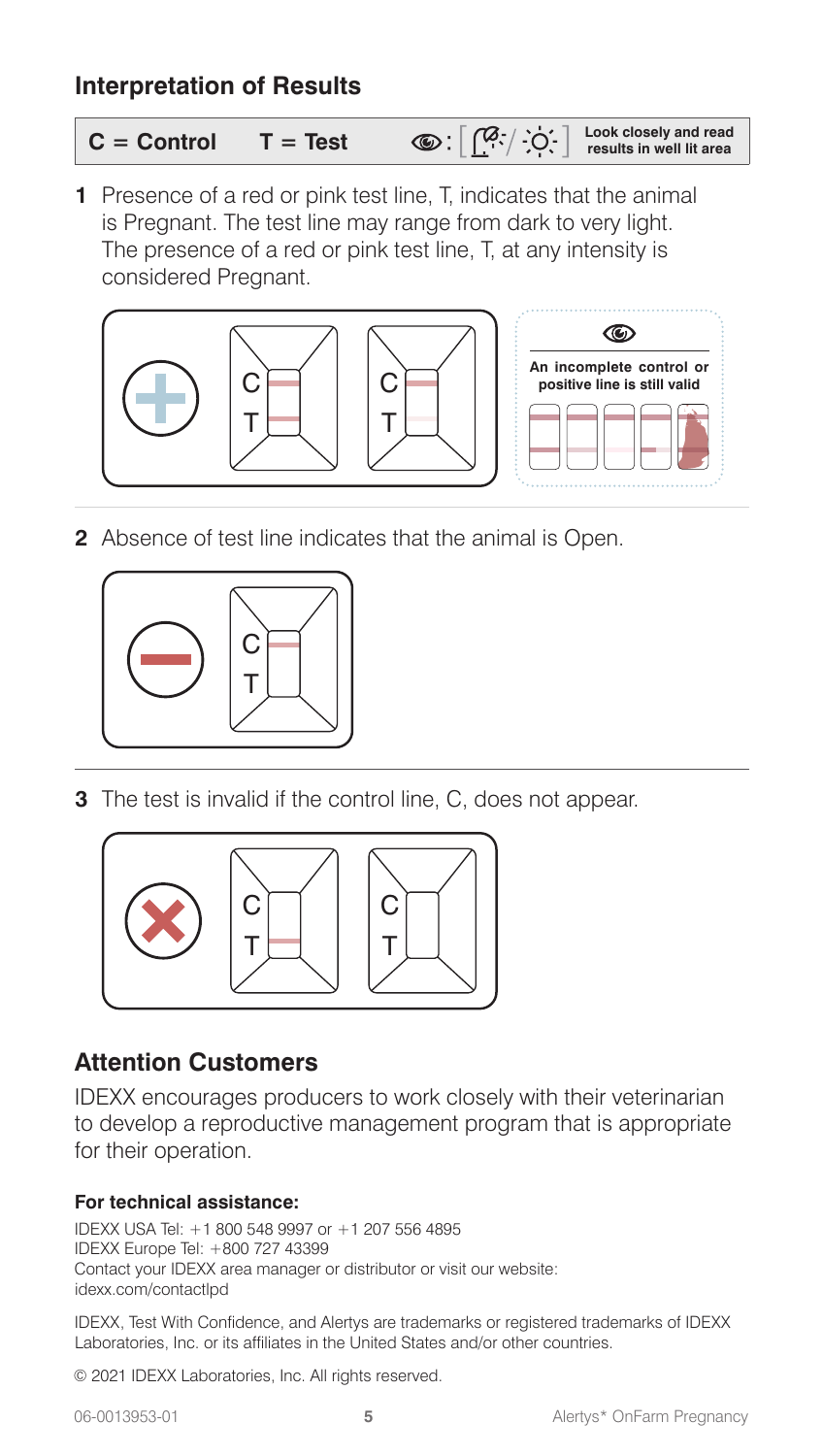# Test de gestation Alertys<sup>\*</sup> OnFarm

#### **Définition et application**

Le test de gestation IDEXX Alertys\* OnFarm est une méthode rapide de détection des glycoprotéines associées à la gestation (PAGs) dans le sang total (EDTA), le plasma (EDTA) ou le sérum de vaches ou de génisses, comme marqueurs de la gestation.

#### **Information générales**

Détecter avec précision et dans les meilleurs délais la gestation est une composante essentielle des programmes actuels de gestion de la reproduction des bovins. Les vétérinaires et éleveurs ont recours à la détection précoce des vaches et génisses non gestantes (« vides ») pour pouvoir les remettre à la reproduction plus rapidement et réduire l'intervalle entre les vêlages, optimisant ainsi le renouvellement du troupeau, la production laitière et la rentabilité de l'élevage. Une confirmation à différents stades de gestation et au tarissement est aussi très importante économiquement. De plus, les producteurs de viande peuvent contrôler la gestation à de nombreux stades de la production. Traditionnellement, le diagnostic de gestation est réalisé par palpation rectale de la vache ou par échographie transrectale. Le test de gestation IDEXX Alertys\* OnFarm est une méthode précise permettant de détecter la gestation dès le 28 ième jour suivant la saillie ou l'insémination et pendant toute la durée de la gestation, offrant aux vétérinaires, producteurs laitiers et producteurs de viande un outil appréciable d'identification précoce des vaches gestantes. Le test peut être utilisé à partir de 70 jours après le vêlage.

#### **Précautions d'emploi et mises en garde**

- Manipuler tout matériel biologique comme étant potentiellement infectieux.
- Se reporter à la fiche de sécurité du produit pour plus d'informations.
- Ne pas pipeter avec la bouche.
- Ne pas manger, boire ou fumer lors de la manipulation d'échantillons ou de composants du kit.
- Tous les déchets doivent être décontaminés correctement avant leur élimination. Eliminer les contenus selon les réglementations locales, régionales et nationales en vigueur.
- Ne pas mélanger les composants de kits ayant des numéros de série différents.
- Ouvrir le sachet juste avant de réaliser le test. Ne pas utiliser le dispositif de test si le sachet est percé ou mal scellé.
- Ne pas exposer le dispositif de test à une lumière forte avant ou pendant la réalisation du test. Ne pas réaliser le test à la lumière directe du soleil.
- Ne pas utiliser le kit après sa date de péremption.
- Ne pas réutiliser les pipettes.
- Eviter des contaminations entre échantillons.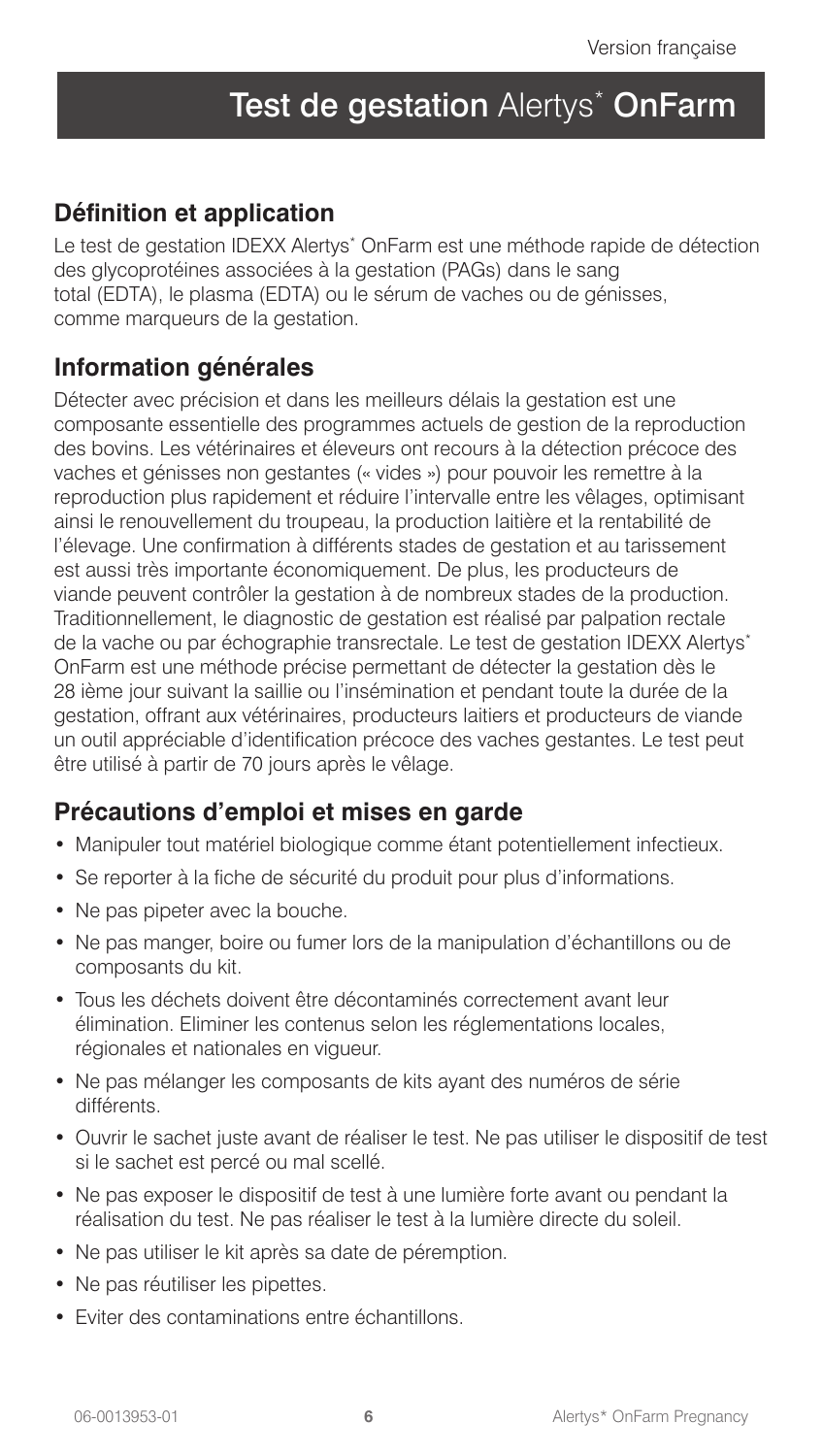#### **Conservation**

- Conserver le test Alertys\* OnFarm dans son sachet à 2-30°C. Les dispositifs sont stables jusqu'à leur date de péremption, à condition d'être conservés correctement.
- Tous les composants, y compris les échantillons, doivent être portés à une température de 15-30°C avant de réaliser le test.
- Le sang total peut être conservé à 2-8°C au maximum pendant 24 heures.
- Ouvrir les sachets correspondant au nombre exact de tests à réaliser. Lorsque le sachet est ouvert, le dispositif de test ne peut pas être conservé pour un usage ultérieur.

#### **Composants du Kit**

#### **Fournis**

**25 tests unitaires en sachet**, chacun comprenant:

- 1 dispositif de détection de gestation Alertys\* OnFarm
- 1 pipette
- 1 solution de lavage à usage unique

| <b>Non fournis</b>                                                                                                                        | <b>Sang</b> | <b>Sérum</b> | <b>Plasma</b> |
|-------------------------------------------------------------------------------------------------------------------------------------------|-------------|--------------|---------------|
| Tubes de prélèvements sanguins<br>(ou seringue) avec anticoagulant -<br>la longueur du tube de prélèvement<br>ne doit pas dépasser 100 mm |             |              |               |
| Tubes de prélèvements sanguins<br>(ou seringue) sans anticoagulant                                                                        |             |              |               |
| Aiguilles pour prélèvements sanguins                                                                                                      |             |              |               |
| Tout type de minuteur (téléphone compris)                                                                                                 |             |              |               |
| Centrifugeuse pour séparation<br>du sérum/plasma                                                                                          |             |              |               |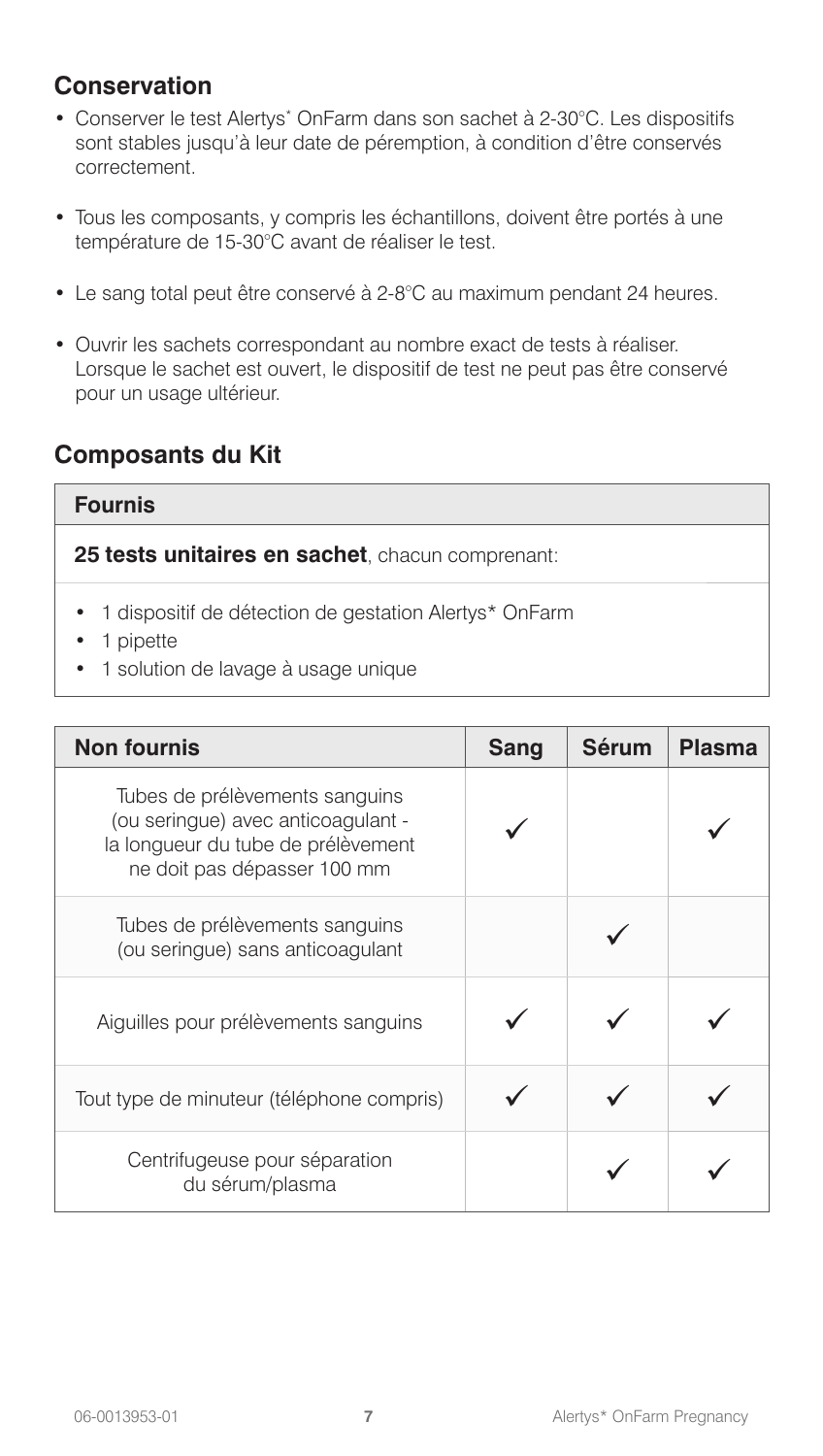## **Information concernant les échantillons**

**Rappel:** Tous les échantillons et dispositifs doivent être portés à 15-30°C avant de réaliser le test.

|            | <b>Prélèvement</b>                                                                                                                                                                                            | <b>Conservation</b>                                                                                                                                                                                                |
|------------|---------------------------------------------------------------------------------------------------------------------------------------------------------------------------------------------------------------|--------------------------------------------------------------------------------------------------------------------------------------------------------------------------------------------------------------------|
| Sang total | Le sang doit être prélevé sur des<br>tubes EDTA et bien homogénéisé<br>par retournement du tube (10<br>fois) immédiatement après la<br>prise de sang.                                                         | Courte durée seulement:<br>Le sang total peut être conservé<br>jusqu'à 24 heures à 2-8°C.<br>Le sang ne doit pas être congelé<br>ou partiellement congelé,<br>car cela peut compromettre<br>les résultats du test. |
| Sérum      | Le sang doit être prélevé sur des<br>tubes sans anti-coagulant et le<br>sérum séparé par centrifugation.<br>Sinon, le tube peut être laissé en<br>position verticale jusqu'à ce que<br>le sérum soit séparé.  | <b>Courte durée: Sérum et</b><br>plasma peuvent être conservés à<br>2-8°C fois jusqu'à 7 jours.<br><b>Longue durée:</b> Sérum et<br>plasma peuvent être conservés<br>à -20°C, ou à une                             |
| Plasma     | Le sang doit être prélevé sur des<br>tubes EDTA et bien homogénéisé<br>par retournements du tube<br>immédiatement après la prise<br>de sang. Les tubes doivent être<br>centrifugés pour séparer<br>le plasma. | température inférieure.<br>Homogénéiser soigneusement<br>tous les échantillons de sérum<br>ou de plasma décongelés avant<br>de prélever le volume nécessaire<br>pour le test.                                      |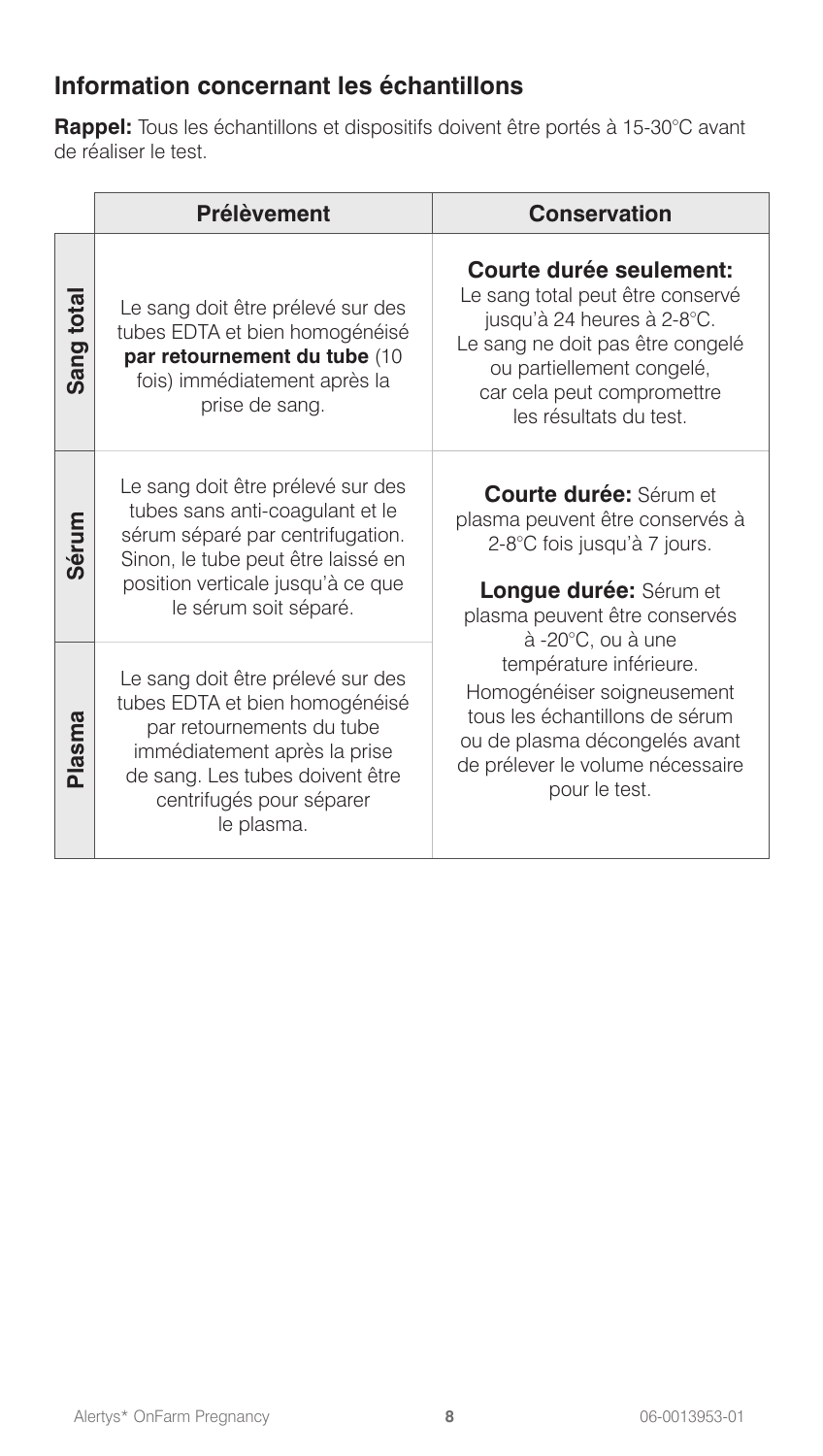# **Procédure du test (sang, sérum et plasma)**

- 1 Placer le test de gestation Alertys<sup>\*</sup> OnFarm sur une surface propre et plane. Le dispositif doit rester en position horizontale pendant toute la durée du test pour obtenir des résultats fiables. Noter l'identification de l'échantillon ou apposer son étiquette sur le dispositif de test. Garder la solution de lavage à usage unique et la pipette à côté du dispositif.
- **2** Homogénéiser les échantillons de sang total ou de sérum en retournant le tube. Presser fermement l'ampoule supérieure de la pipette, placer l'embout de la pipette dans le tube contenant l'échantillon et relâcher la pression sur l'ampoule pour aspirer le prélèvement dans la pipette. S'assurer que la tige inférieure de la pipette est complètement remplie sans bulles d'air. Le volume d'échantillon en excès ira dans l'ampoule inférieure de la pipette (Image A).
- **3** Presser l'ampoule supérieure pour distribuer l'échantillon dans le puits d'échantillon du dispositif (image B). Le volume d'échantillon en excès restera dans l'ampoule inférieure de la pipette. Ne pas dépasser 2 minutes entre le dépôt de sang et l'ajout de la solution de lavage.
- **4** Saisir et tourner l'embout du tube de la solution de lavage (image C). Tenir verticalement le tube de solution de lavage à usage unique et presser avec précaution pour déposer 6 gouttes dans le puits d'échantillon. Ajouter la solution de lavage dans les 2 minutes suivant l'ajout de l'échantillon. **Conseil:** S'il reste de l'échantillon dans le puits d'échantillon après l'ajout de la solution de lavage, tapoter doucement le dispositif jusqu'à ce que le liquide passe au travers du puits d'échantillon.
- **5** Démarrer le minuteur et faire une lecture des résultats sous une lumière suffisante au bout de 20 minutes. L'animal est gestant si les 2 lignes du test T et du contrôle C apparaissent dans les 20 minutes, et le test est terminé.
- **6** Si nécessaire, les tests peuvent être lus jusqu'à 50 minutes après l'ajout de la solution de lavage. Au-delà, les résultats ne sont plus valides.





← EDT/



:50





**x6**

**C**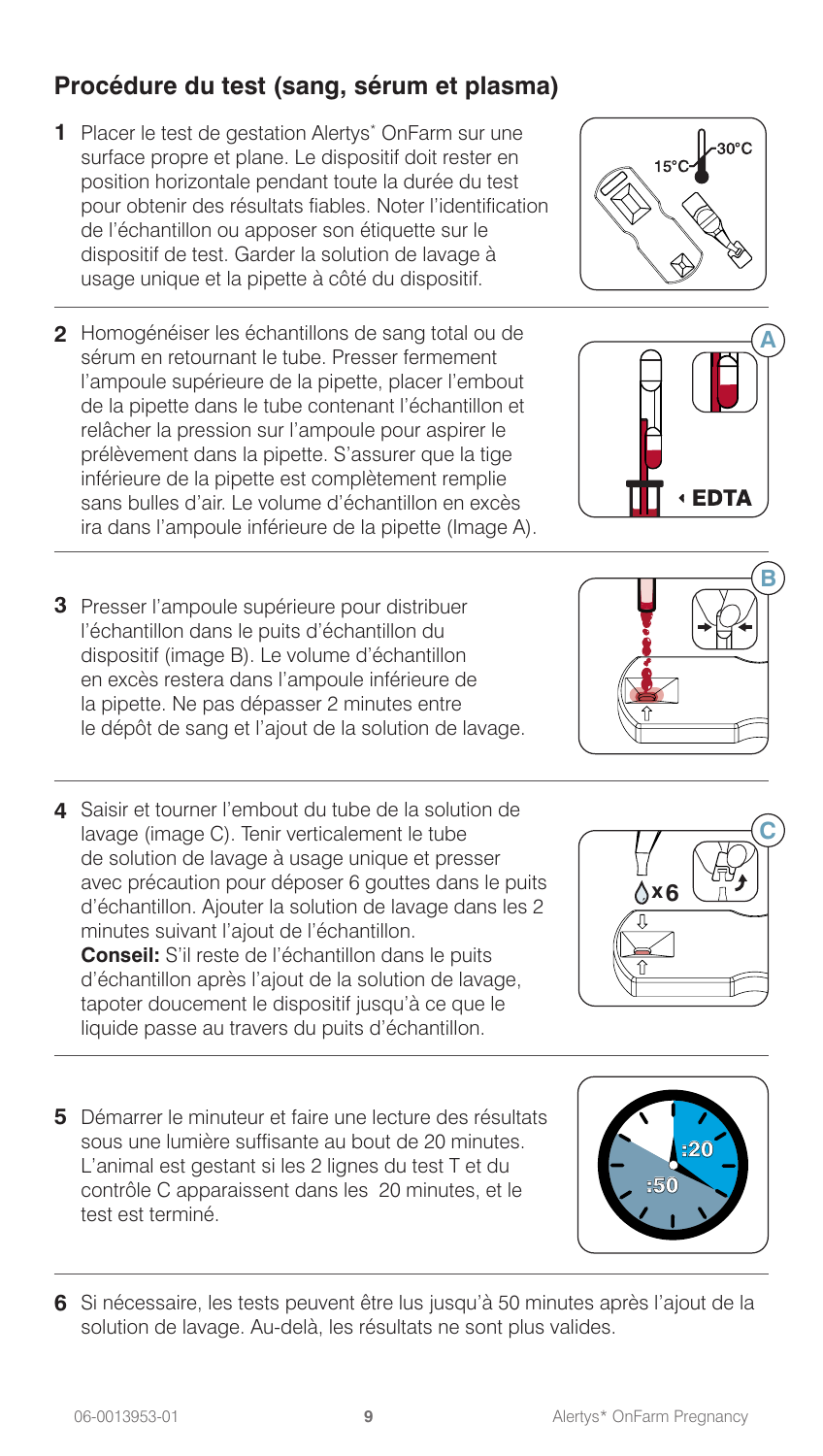#### **Interprétation des résultats**

**C = Contrôle T = Test Examiner attentivement et lire les résultats dans un endroit bien éclairé**

**1** La présence d'une ligne de test T de couleur rouge ou rose indique que l'animal est gestant. L'intensité de la couleur de la ligne de test peut varier de sombre à très claire. La présence d'une ligne de test T rouge ou rose, quelle que soit son intensité, est interprétée comme une gestation.



**2** L'absence d'une ligne de test T indique que l'animal est non gestant.



**3** Le test n'est pas valide si aucune ligne de contrôle C n'apparaît.



### **A l'attention des clients**

IDEXX encourage les éleveurs à travailler en étroite collaboration avec leur vétérinaire pour développer un programme de gestion de la reproduction adapté à leur élevage.

#### **Pour l'assistance technique:**

IDEXX É.-U. Tél.: +1 800 548 9997 ou +1 207 556 4895 IDEXX Europe Tél.: +800 727 43399 Contacter votre responsable de secteur IDEXX ou votre distributeur ou visiter notre site web: idexx.com/contactlpd

IDEXX et Test With Confidence et Alertys sont des marques de commerce ou des marques déposées d'IDEXX Laboratories, Inc. ou ses filiales aux États-Unis et/ou dans d'autres pays.

© 2021 IDEXX Laboratories, Inc. Tous droits réservés.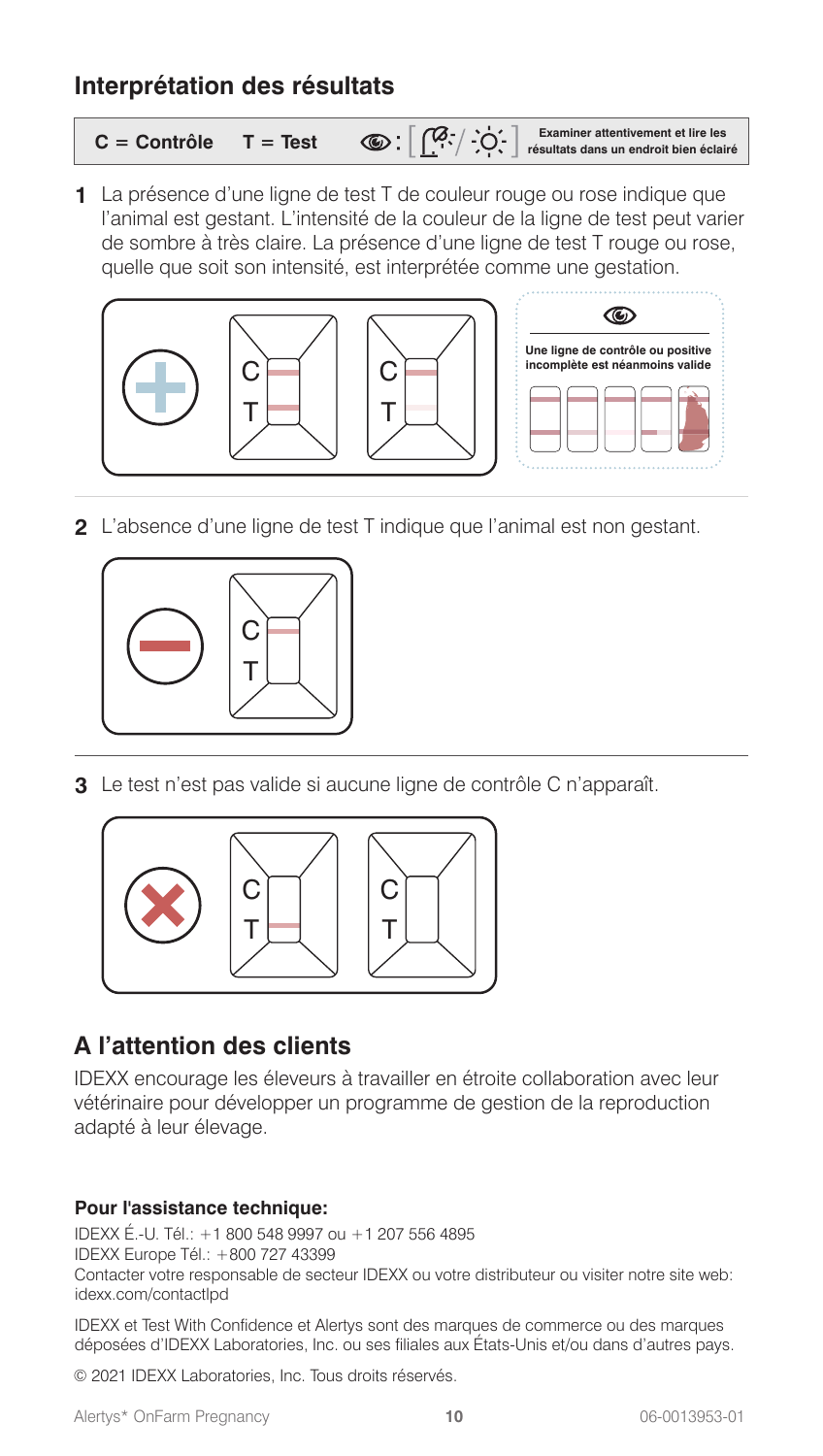# Prueba de gestación Alertys<sup>\*</sup> OnFarm

#### **Nombre y uso previsto**

La prueba de gestación Alertys\* OnFarm de IDEXX es un método rápido de detección de glicoproteínas asociadas a la gestación (PAG) en sangre entera (EDTA), plasma (EDTA) o suero de vacas y novillas como indicador de la gestación.

### **Información general**

Detectar de forma precisa y temprana la gestación es un componente esencial de los programas de gestión de reproducción bovina actuales. Los veterinarios y los ganaderos utilizan la detección temprana de vacas y novillas no preñadas (vacias) para poder realizar una recría más rápida y reducir el intervalo entre partos, para así aprovechar al máximo los reemplazos y aumentar la producción de leche y los ingresos de la explotación. La confirmación durante las fases de la gestación y el periodo seco también es muy importante económicamente hablando. Además, los productores de carne pueden comprobar si las hembras estan gestantes durante las múltiples etapas de la producción. Tradicionalmente, la gestación se determina mediante palpación rectal de la vaca o mediante ecografía transrectal. La prueba de gestación Alertys\* OnFarm de IDEXX proporciona a los usuarios un método para detectar con precisión la gestación a los 28 días posteriores a la inseminación y a lo largo de toda la gestación, lo que puede dar a los veterinarios, a los productores de leche y carne una herramienta importante para la identificación temprana de las vacas preñadas. La prueba se puede utilizar ≥ 70 días tras el parto.

#### **Precauciones y advertencias**

- Tratar todos los materiales biológicos como potencialmente infecciosos.
- Consultar la hoja de datos de seguridad del material del producto para obtener más información.
- No pipetear con la boca.
- No comer, beber ni fumar donde se estén manejando los componentes de la muestra o del kit.
- Todos los residuos deben descontaminarse adecuadamente antes de desecharlos. Desechar contenido conforme a las normativas locales, regionales y nacionales.
- No mezclar los componentes de los kits con diferentes números de serie.
- Abrir la bolsa inmediatamente antes de realizar la prueba. No usar el dispositivo si la bolsa está perforada o mal sellada.
- No exponer el dispositivo a una luz fuerte ni antes ni durante las pruebas. No realizar análisis bajo la luz directa del sol.
- No usar el kit si ha vencido la fecha de caducidad.
- No reutilizar las pipetas.
- Evitar la contaminación cruzada de las muestras.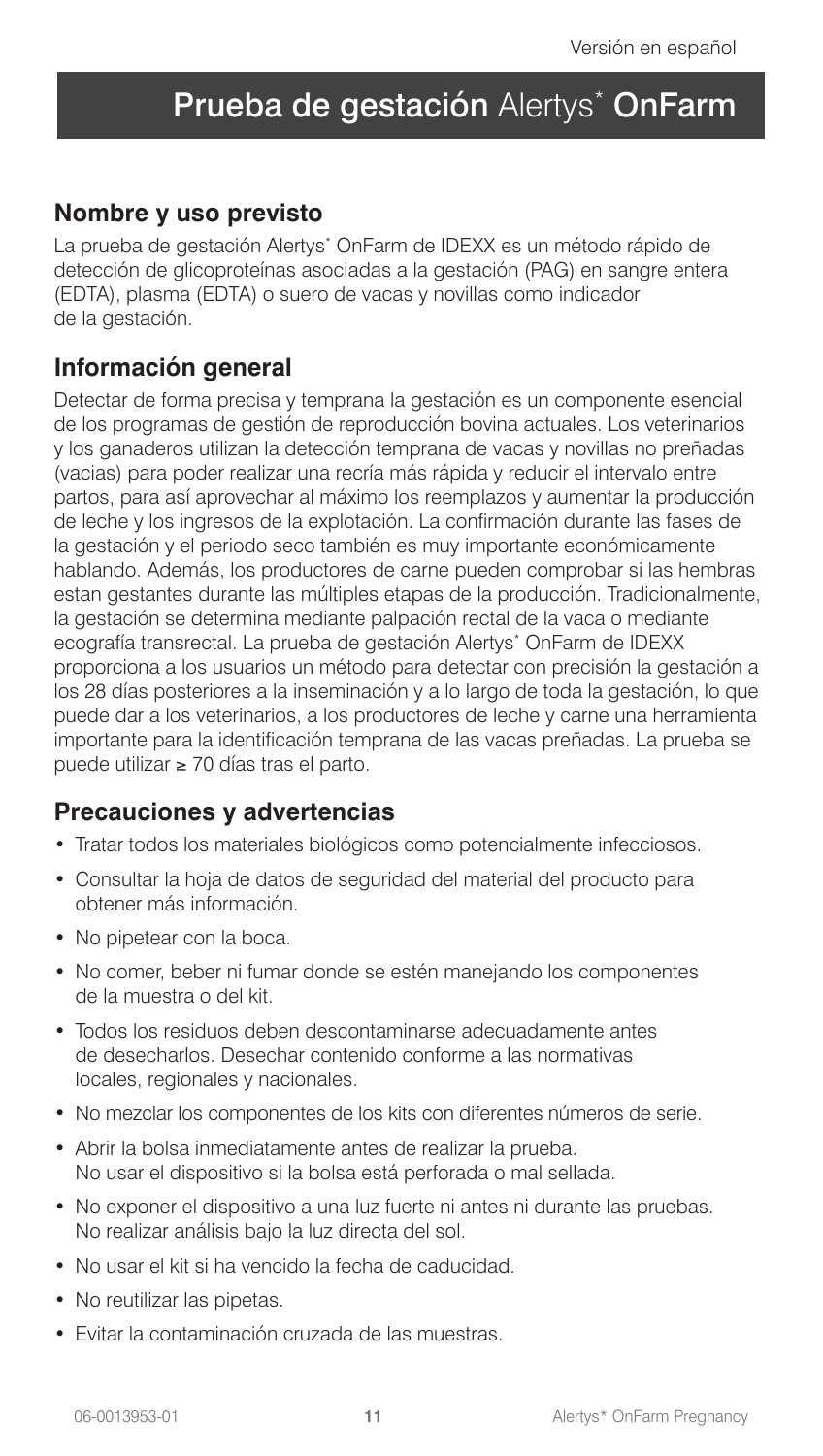## **Almacenamiento**

- Almacenar el dispositivo embolsado Alertys\* OnFarm a una temperatura de entre 2 y 30°C (entre 36 y 86°F). Los dispositivos son estables hasta la fecha de caducidad, siempre que se hayan almacenado adecuadamente.
- Todos los componentes, incluidas las muestras, deben alcanzar entre 15 y 30°C (entre 59 y 86°F) antes de realizar la prueba.
- La sangre entera debe conservarse a una temperatura entre 2 y 8°C (entre 36 y 46°F) y no puede almacenarse más de 24 horas.
- Abrir solo las bolsas del número de dispositivos que se vayan a utilizar en ese momento. Una vez abierta la bolsa, el dispositivo no puede guardarse para un uso posterior.

### **Componentes del kit**

#### **Proporcionados**

**25 bolsas de pruebas individuales**, cada una de ellas con:

- 1 dispositivo de gestación Alertys\* OnFarm
- 1 pipeta
- 1 solución de lavado de un solo uso

| No suministrados                                                                                                                                        | <b>Blood</b> | <b>Serum</b> | <b>Plasma</b> |
|---------------------------------------------------------------------------------------------------------------------------------------------------------|--------------|--------------|---------------|
| Tubos para colección de muestras<br>(o jeringa) con anticoagulante - la longitud<br>del tubo para collección de muestra no<br>debe ser superior a 100mm |              |              |               |
| Tubos para colección de muestras<br>(o jeringa) sin anticoagulante                                                                                      |              |              |               |
| Agujas para extraer sangre                                                                                                                              |              |              |               |
| Temporizador de cualquier tipo<br>(incluido el teléfono)                                                                                                |              |              |               |
| Centrifugadora para procesar suero/plasma                                                                                                               |              |              |               |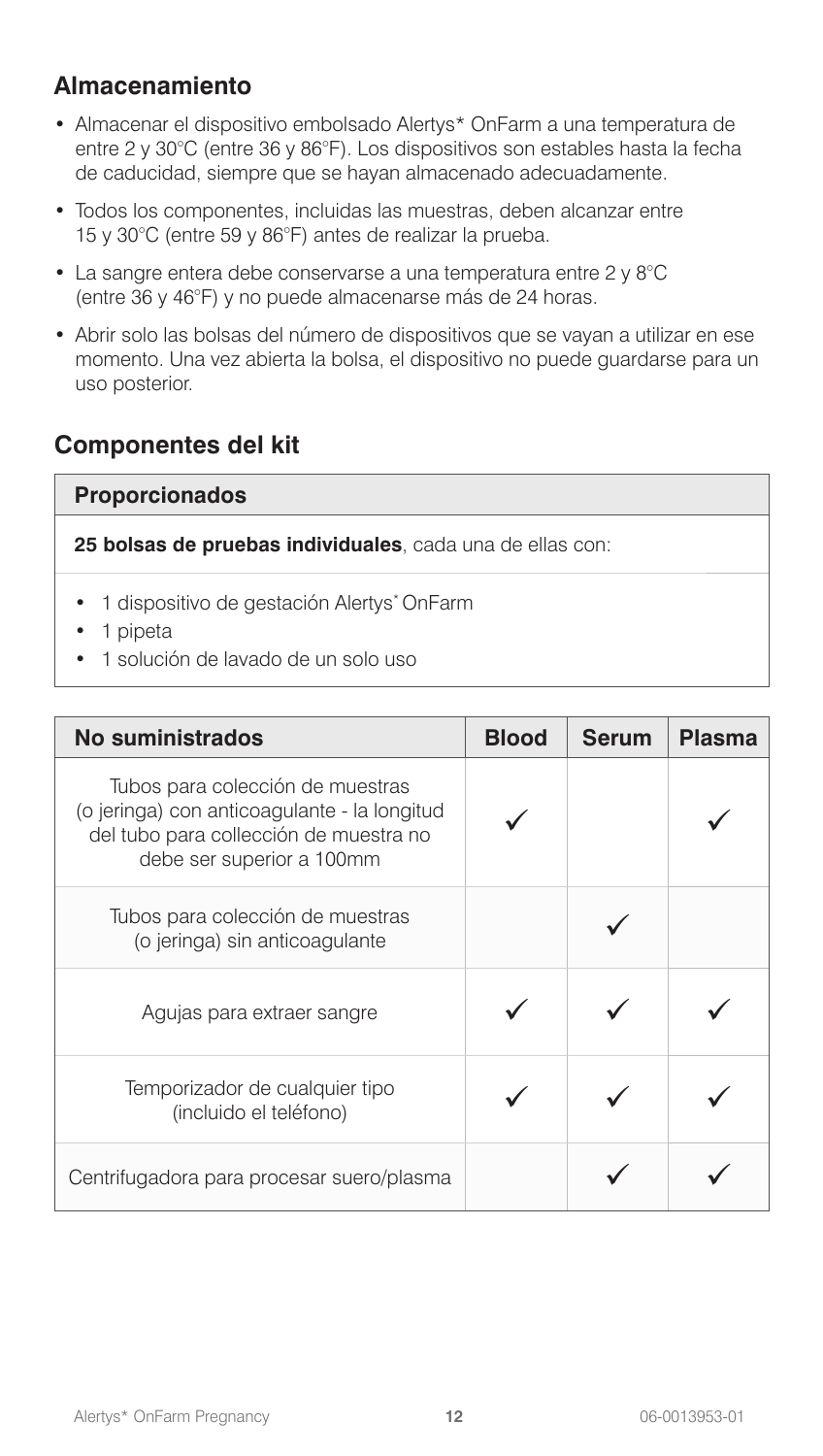## **Información sobre muestras**

**Recordatorio:** Todas las muestras y dispositivos deben estar a una temperatura de entre 15 y 30°C (entre 59 y 86°F) antes de comenzar el procedimiento de la prueba.

|               | <b>Fuente</b>                                                                                                                                                                                                                       | Almacenamiento                                                                                                                                                                                                                                                 |
|---------------|-------------------------------------------------------------------------------------------------------------------------------------------------------------------------------------------------------------------------------------|----------------------------------------------------------------------------------------------------------------------------------------------------------------------------------------------------------------------------------------------------------------|
| Sangre entera | La sangre se debe extraer en<br>tubos que contengan EDTA y se<br>debe mezclar bien, invirtiendo<br>suavemente el tubo 10 veces<br>inmediatamente después de la<br>extracción de la muestra.                                         | Solo a corto plazo:<br>La sangre entera se puede<br>conservar durante un máximo de<br>24 horas entre 2 y 8°C (entre 36<br>y -46°F). La sangre no se puede<br>congelar ni total ni parcialmente,<br>ya que esto puede afectar los<br>resultados de las pruebas. |
| <b>Suero</b>  | La sangre se debe extraer en<br>tubos sin anticoagulante y se<br>procesará para obtener suero<br>mediante centrifugación.<br>De forma alternativa, se puede<br>dejar el tubo en posición vertical<br>hasta que se separe el suero.  | <b>Corto plazo:</b> El suero y el<br>plasma se pueden almacenar<br>entre 2 y 8 $^{\circ}$ C (entre 36 y 46 $^{\circ}$ F)<br>hasta un máximo de 7 días.<br>Largo plazo: El suero y el<br>plasma se pueden almacenar                                             |
| Plasma        | La sangre se debe extraer en<br>tubos que contengan EDTA y<br>mezclarse bien por inversión<br>inmediatamente después de<br>la extracción de la muestra.<br>Los tubos se procesarán<br>para obtener el plasma por<br>centrifugación. | a -20°C (-4°F) o menos.<br>Todas las muestras de<br>suero y plasma previamente<br>congeladas deben mezclarse<br>cuidadosamente antes de retirar<br>el volumen que se va a analizar.                                                                            |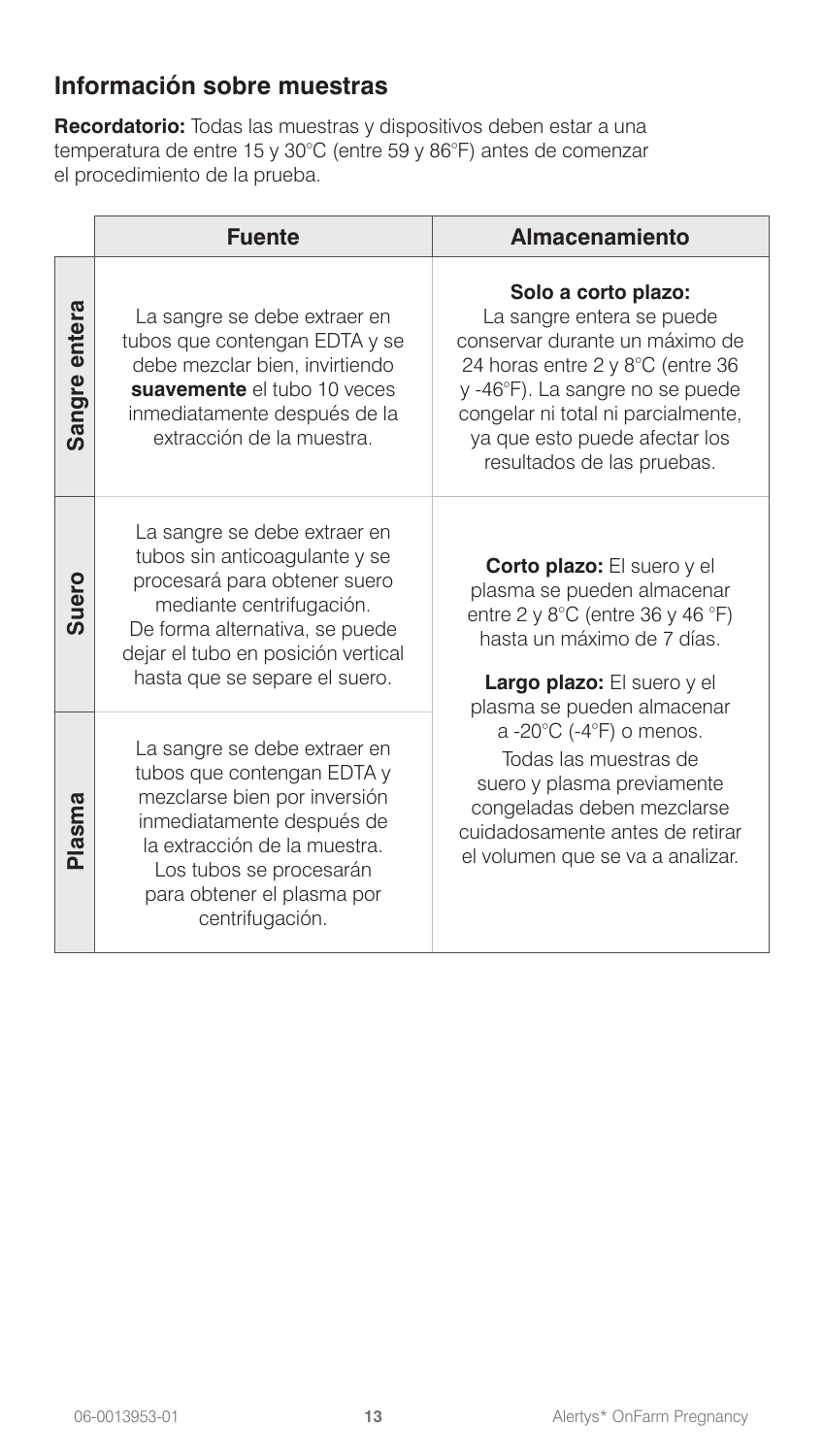# **Procedimiento de la prueba (sangre, suero y plasma)**

- **1** Colocar el dispositivo de prueba de gestación Alertys\* OnFarm sobre una superficie plana y limpia. El dispositivo debe mantenerse en posición horizontal durante todo el proceso para garantizar unos resultados precisos. Anotar la identificación de la muestra o pegar la etiqueta de identificación en la superficie del dispositivo. Mantener la solución de lavado de un solo uso y la pipeta junto al dispositivo.
- **2** Mezclar las muestras de sangre entera o de suero invirtiendo el tubo. Apretar completamente la perilla superior de la pipeta, sumergir la punta de la pipeta en el tubo de muestra y soltar la perilla para absorber la muestra en la pipeta. Asegurarse de que el eje inferior de la pipeta se llena por completo y no contiene burbujas de aire. El exceso de volumen de la muestra pasará a la perilla inferior de la pipeta (imagen A).
- **3** Apretar la perilla superior de la pipeta para dispensar completamente la muestra en el puerto de muestra del dispositivo (imagen B). El exceso de volumen de la muestra permanecerá en la perilla inferior de la pipeta. No superar los 2 minutos entre añadir la sangre y la solución de lavado.
- **4** Sujetar y girar la punta de la solución de lavado de un solo uso (imagen C). Mantener la solución de lavado de un solo uso en posición vertical y dispensar con cuidado 6 gotas en el puerto de muestras. La solución de lavado debe añadirse en un plazo máximo de 2 minutos desde que se añade la muestra. **Consejo:** Si se acumula líquido de la muestra en el puerto de muestras tras añadir la solución de lavado, dar unos golpecitos suaves en el dispositivo hasta que el líquido se cuele a través del puerto de muestras.
- **5** Iniciar un temporizador y observar el dispositivo en buenas condiciones de iluminación a los 20 minutos. Si tanto la línea de la prueba (T) como la de control (C) aparecen antes de los 20 minutos, el animal está preñado y la prueba está completa.
- **6** En caso necesario, los dispositivos se pueden leer hasta 50 minutos después de añadir la solución de lavado. Transcurrido ese tiempo, los resultados no son válidos.









**A**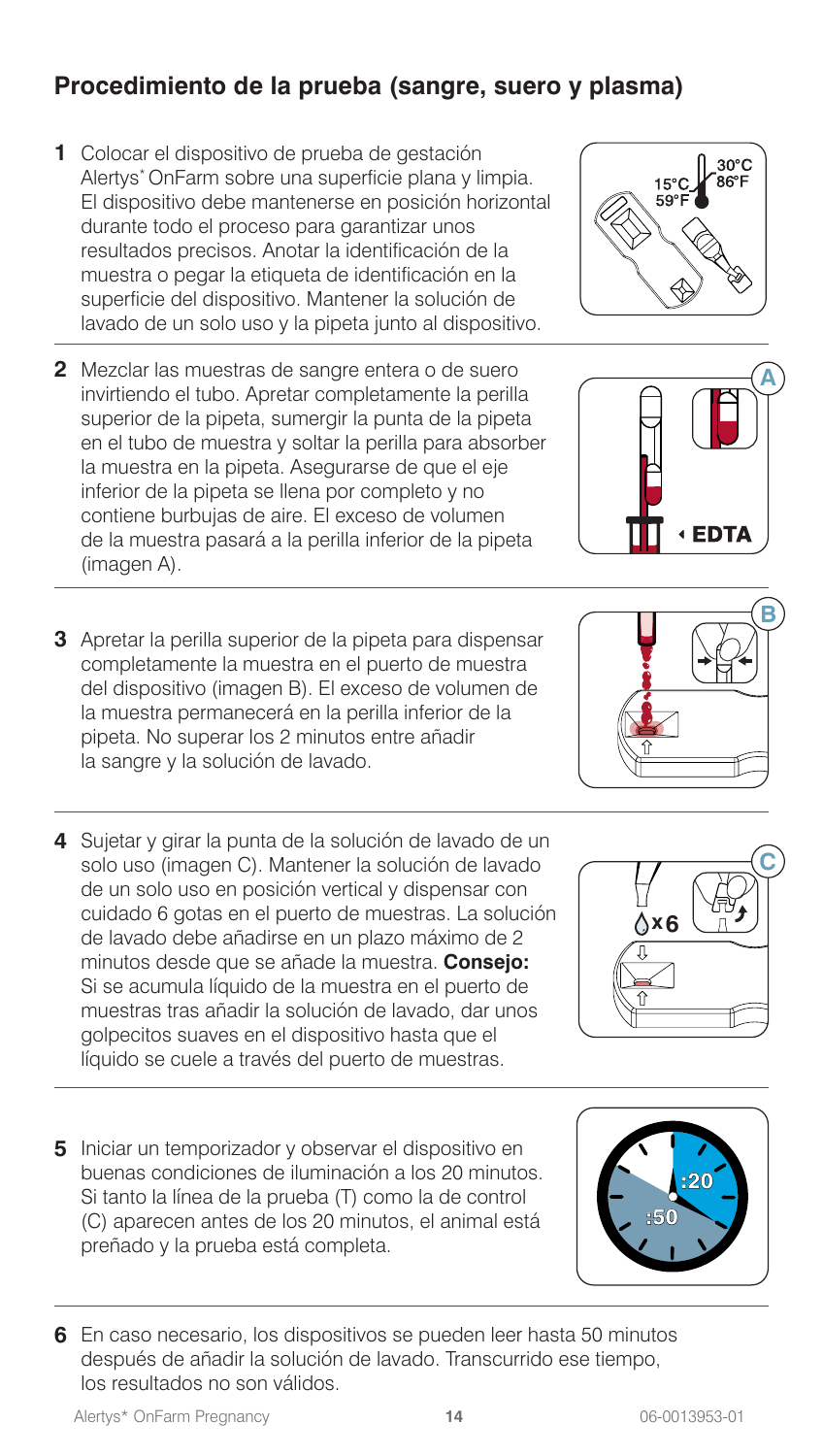#### **Interpretación de los resultados**

|  | $C =$ Control $T =$ Prueba $\bigotimes : \left[\begin{array}{c} [0,1] \dots \\ \vdots \end{array}\right]$ Examinar atentamente y leer los |
|--|-------------------------------------------------------------------------------------------------------------------------------------------|
|  |                                                                                                                                           |

**1** La presencia de una línea roja o rosa en T indica que el animal está preñado. El color de la línea de prueba puede variar entre oscuro y muy claro. La presencia de una línea roja o rosa en T, independientemente de cuál sea su intensidad, es indicativo de que el animal está Preñado.





**2** La ausencia de línea en T indica que el animal está Vacío.



**3** La prueba no es válida si no aparece ninguna línea en C.



### **Atención a los clientes**

IDEXX anima a los productores a colaborar estrechamente con sus veterinarios para desarrollar un programa de gestión reproductiva adecuado para su operación.

#### **Para asistencia técnica:**

IDEXX EE.UU. Tel: +1 800 548 9997 o +1 207 556 4895 IDEXX Europa Tel: +800 727 43399 Contactar al representante local o distribuidor IDEXX o visitar: idexx.com/contactlpd

IDEXX, Test With Confidence y Alertys son marcas o marcas registradas de IDEXX Laboratories, Inc. o sus filiales en los Estados Unidos de America y/o en otros países.

© 2021 IDEXX Laboratories, Inc. Todos los derechos reservados.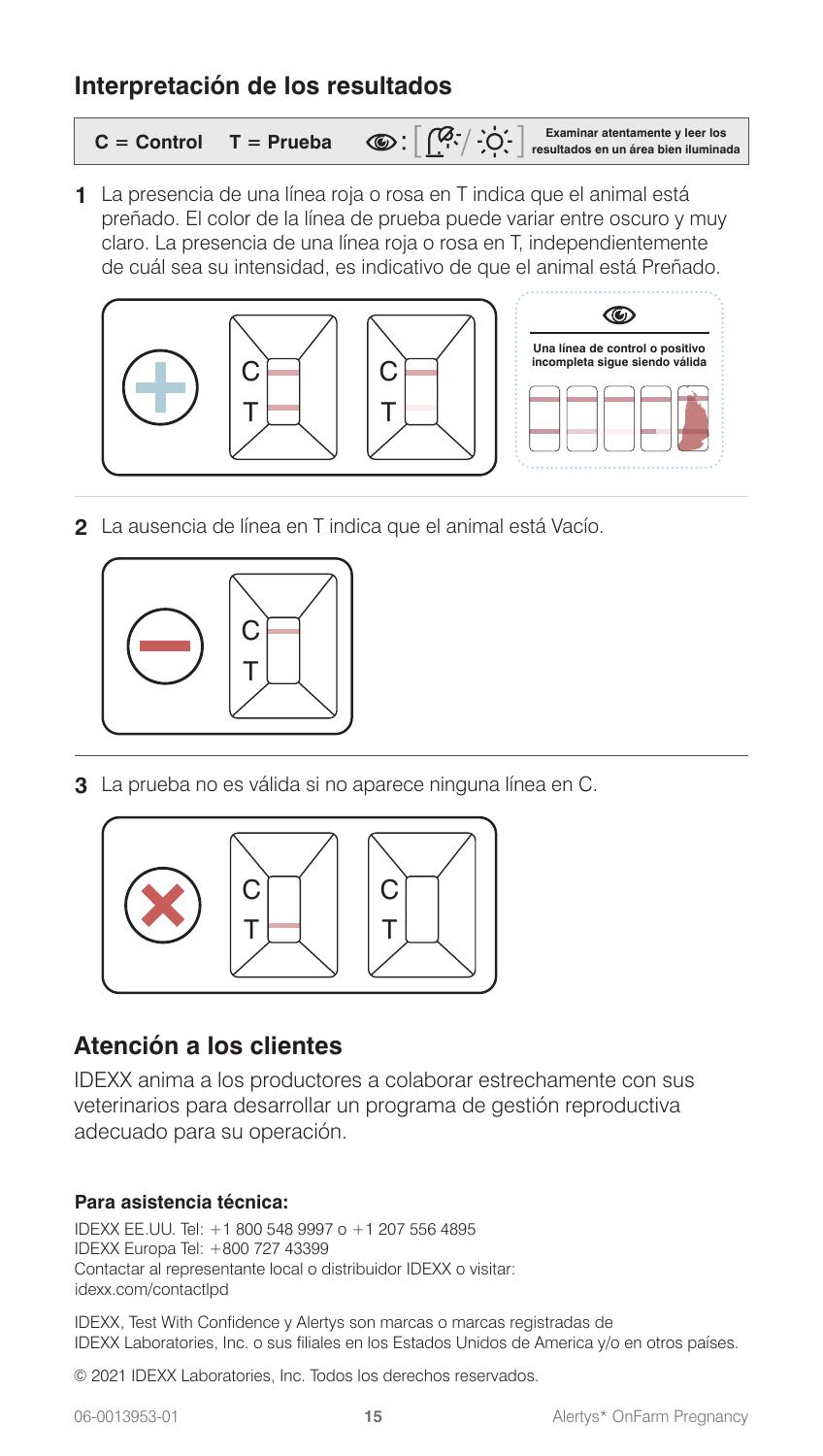# Teste de prenhez Alertys\* OnFarm

#### **Nome e uso pretendido**

O teste de prenhez Alertys\* OnFarm da IDEXX é um método rápido para detectar glicoproteínas associadas à gestação (PAGs) em sangue total (EDTA), plasma (EDTA) ou soro de vacas e novilhas como marcador de prenhez.

#### **Informações gerais**

A detecção precisa e oportuna da prenhez é um componente essencial dos programas atuais de manejo reprodutivo dos bovinos. Os veterinários e fazendeiros usam a detecção precoce de vacas e novilhas não prenhes (abertas) para permitir uma recria mais rápida e encurtar o intervalo de partos, maximizando a reposição do seu rebanho, a produção de leite e a receita para a fazenda. É também muito importante economicamente a confirmação durante as fases de gestação e secagem. Além disso, os produtores de carne bovina podem confirmar se há prenhez nas várias fases da produção. Tradicionalmente, a prenhez é determinada pela palpação retal da vaca ou por ultrassonografia transretal (UT). O teste de prenhez Alertys\* OnFarm da IDEXX fornece aos usuários um método preciso para detecção da gestação logo no 28º dia pós-concepção e durante toda a gestação, e isso pode dar aos veterinários, produtores de leite e de carne uma ferramenta importante para a identificação precoce de vacas prenhes. O teste pode ser usado ≥ 70 dias após o parto.

#### **Precauções e avisos**

- Trate todos os materiais biológicos como potencialmente infecciosos.
- Consulte a Ficha de Dados de Segurança do Material para obter informações adicionais.
- Não pipete pela boca.
- Não coma, nem beba ou fume no local em que as amostras ou os componentes do teste estejam sendo manipulados.
- Todos os resíduos devem ser descontaminados de maneira adequada antes do descarte. Descarte o conteúdo de acordo com as regulamentações locais, regionais e nacionais.
- Não misture componentes de testes com números de lote diferentes.
- Abra a bolsa imediatamente antes do teste. Não use o dispositivo se a bolsa estiver perfurada ou vedada de modo incorreto.
- Não deixe o dispositivo sob luz forte antes ou durante o teste. Não realize o teste sob luz solar direta.
- Não use o kit após a data de validade.
- Não reutilize as pipetas.
- Não permita que ocorra contaminação cruzada das amostras.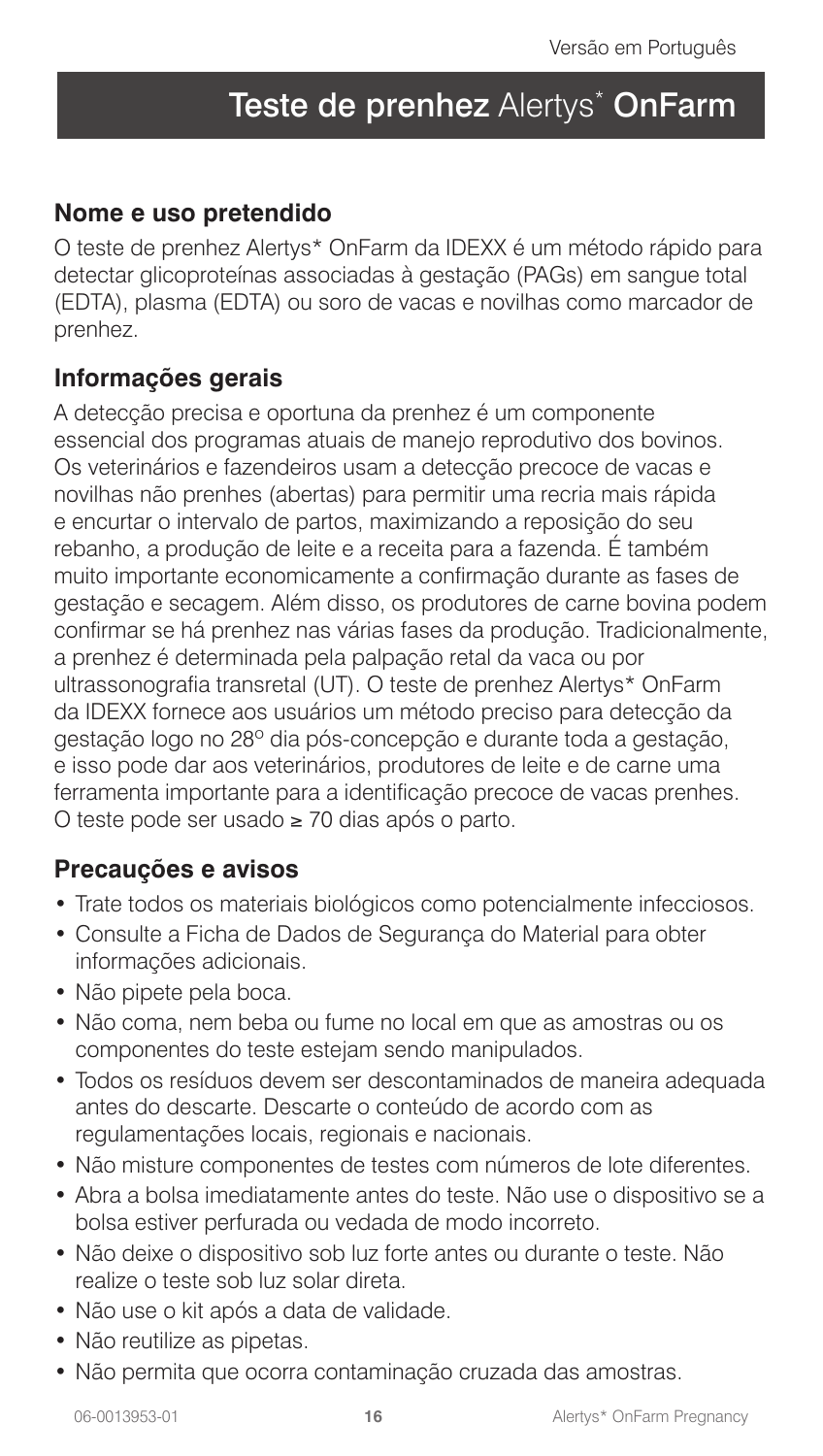#### **Armazenamento**

- O dispositivo com bolsa do Alertys\* OnFarm deve ficar armazenado sob temperaturas de 2 a 30 °C (36 a 86 °F). Os dispositivos são estáveis até a data de validade, desde que armazenados de modo correto.
- Todos os componentes, inclusive as amostras, devem atingir as temperaturas de 15 a 30 °C (59 a 86 °F) antes da realização do teste.
- O sangue total deve ficar armazenado sob temperaturas de 2 a 8 °C (36 a 46 °F) por período inferior a 24 horas.
- Abra apenas as bolsas relativas ao número de dispositivos a serem utilizados no momento. Uma vez que a bolsa foi aberta, o dispositivo não poderá ser armazenado para uso posterior.

### **Componentes do kit**

#### **Fornecido**

**25 unidades de bolsas de teste** incluindo em cada:

- 1 dispositivo de prenhez Alertys\* OnFarm
- 1 pipeta
- 1 solução de lavagem de uso único

| A serem obtidos pelo usuário                                                                                                         | <b>Sangue</b> | <b>Soro</b> | <b>Plasma</b> |
|--------------------------------------------------------------------------------------------------------------------------------------|---------------|-------------|---------------|
| Tubos de coleta de amostra (ou seringa)<br>com anticoagulante (o comprimento<br>do tubo de coleta não deve ser<br>superior a 100 mm) |               |             |               |
| Tubos de coleta de amostra (ou seringa)<br>sem anticoagulante                                                                        |               |             |               |
| Agulhas para coleta de sangue                                                                                                        |               |             |               |
| Temporizador, de qualquer tipo<br>(incluindo fone)                                                                                   |               |             |               |
| Centrífuga para processamento de soro/<br>plasma                                                                                     |               |             |               |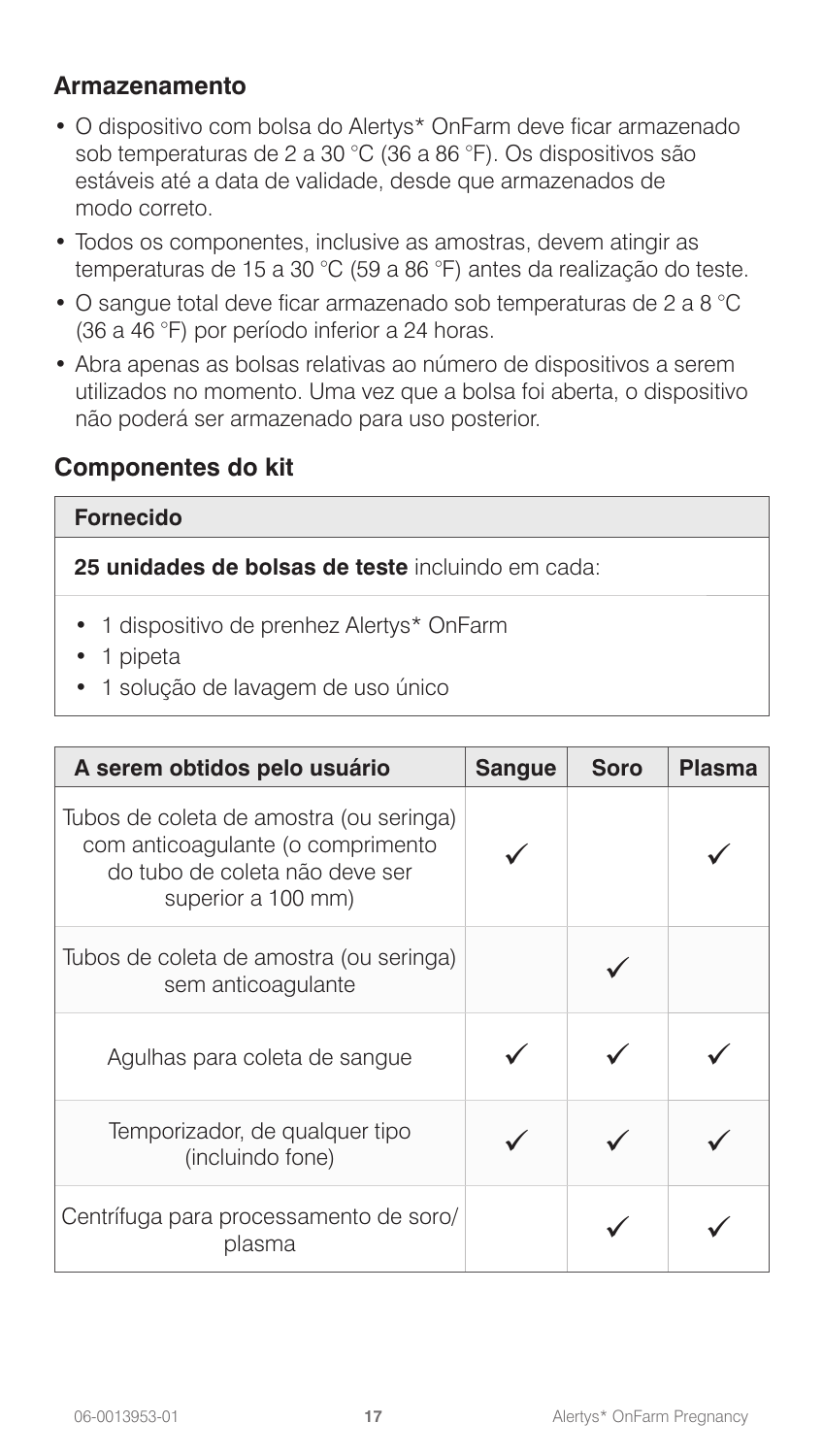# **Informações da amostra**

**Lembrete:** As amostras e os dispositivos devem estar sob temperaturas de 15 a 30 °C (59 a 86 °F) antes do início do procedimento de teste.

|             | <b>Fonte</b>                                                                                                                                                                                                  | Armazenamento                                                                                                                                                                                                                                                   |
|-------------|---------------------------------------------------------------------------------------------------------------------------------------------------------------------------------------------------------------|-----------------------------------------------------------------------------------------------------------------------------------------------------------------------------------------------------------------------------------------------------------------|
| Sangue tota | O sangue deve ser coletado<br>em tubos contendo EDTA<br>e bem misturado em lenta<br>inversão do tubo por 10<br>vezes, imediatamente após<br>a coleta da amostra.                                              | Apenas por curto prazo:<br>O sangue total não pode ser<br>armazenado por mais de 24<br>horas sob temperaturas de 2<br>a 8 °C (36 a 46 °F). O sangue<br>não pode congelar nem<br>congelar parcialmente, pois<br>isso pode comprometer os<br>resultados do teste. |
| Soro        | O sangue deve ser coletado<br>em tubos sem anticoagu-<br>lante e processado em soro<br>por centrifugação. Alterna-<br>tivamente, o tubo pode ser<br>colocado na posição vertical<br>até que o soro se separe. | <b>Curto prazo:</b> Soro e plasma<br>podem ser armazenados sob<br>temperaturas de 2 a 8 °C (36<br>a 46 °F) por até 7 dias.<br>Longo prazo: Soro e plasma<br>podem ser armazenados<br>sob temperaturas de até                                                    |
| Plasma      | O sangue deve ser coletado<br>em tubos contendo EDTA<br>e bem misturado em lenta<br>inversão, imediatamente após<br>a coleta da amostra. Os tubos<br>devem ser processados em<br>plasma por centrifugação.    | $-20$ °C (-4 °F).<br>Todas as amostras de soro<br>e plasma previamente<br>congeladas devem ser bem<br>misturadas antes da remoção<br>do volume a ser testado.                                                                                                   |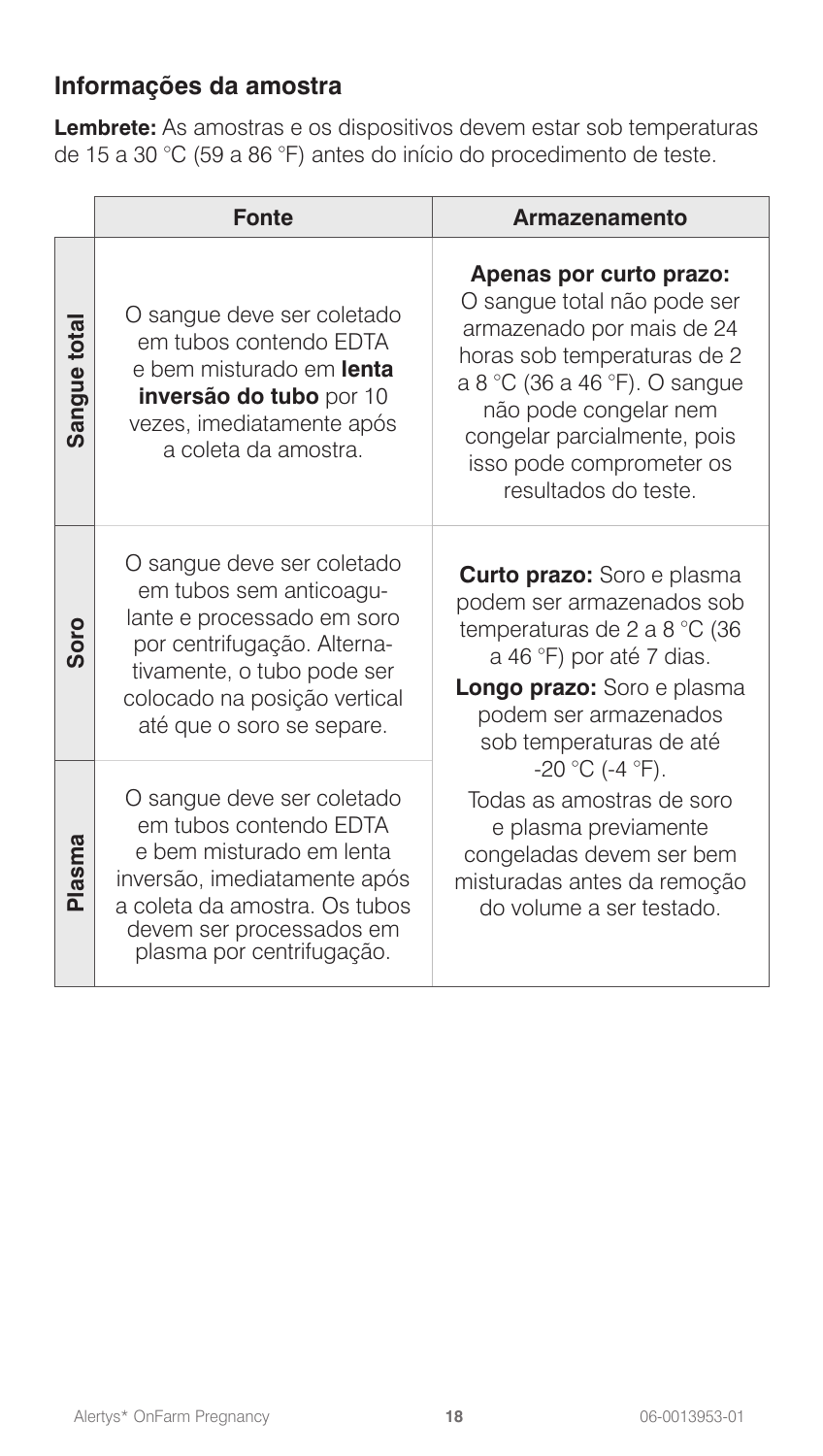# **Procedimento de teste (sangue, soro e plasma)**

- **1** Coloque o dispositivo de teste de prenhez Alertys\* OnFarm sobre uma superfície limpa e plana. O dispositivo deve ser mantido na horizontal durante todo o processo para garantir resultados precisos. Escreva a identificação da amostra ou cole a etiqueta de identificação na superfície do dispositivo. Mantenha a solução de lavagem de uso único e a pipeta ao lado do dispositivo.
- **2** Misture as amostras de sangue total ou soro invertendo o tubo. Aperte totalmente o bulbo superior da pipeta, mergulhe a ponta da pipeta no tubo da amostra e solte o bulbo para extrair a amostra na pipeta. Certifique-se de que o eixo inferior da pipeta esteja completamente cheio e não tenha bolsas de ar. O excesso de volume de amostra irá para o bulbo inferior da pipeta (imagem A).
- **3** Aperte o bulbo superior da pipeta para dispensar totalmente a amostra no orifício da amostra do dispositivo (imagem B). O excesso de volume de amostra permanecerá no bulbo inferior da pipeta. Não passe mais de 2 minutos entre a adição de sangue e a solução de lavagem.
- **4** Pegue e torça a ponta da solução de lavagem de uso único (imagem C). Segure a solução de lavagem de uso único na posição vertical e, cuidadosamente, aperte para dispensar 6 gotas no orificio da amostra. A solução de lavagem deve ser adicionada em até 2 minutos após a adição da amostra. **Dica:** Se houver acúmulo da amostra no orifício da amostra após adicionar a solução de lavagem, bata suavemente no dispositivo até que o líquido flua pela orifício da amostra.
- **5** Inicie um cronômetro e faça a leitura do dispositivo sob iluminação suficiente em 20 minutos. Se as linhas de teste, T, e controle, C, aparecerem antes de 20 minutos, o animal está prenhe e o teste está completo. Se houver sangue na janela de resultado, aguarde mais 5 a 10 minutos para que a janela fique limpa.
- **6** Se necessário, os dispositivos podem ser lidos até 50 minutos após a adição da solução de lavagem. Após esse período, os resultados não são válidos.



**A**







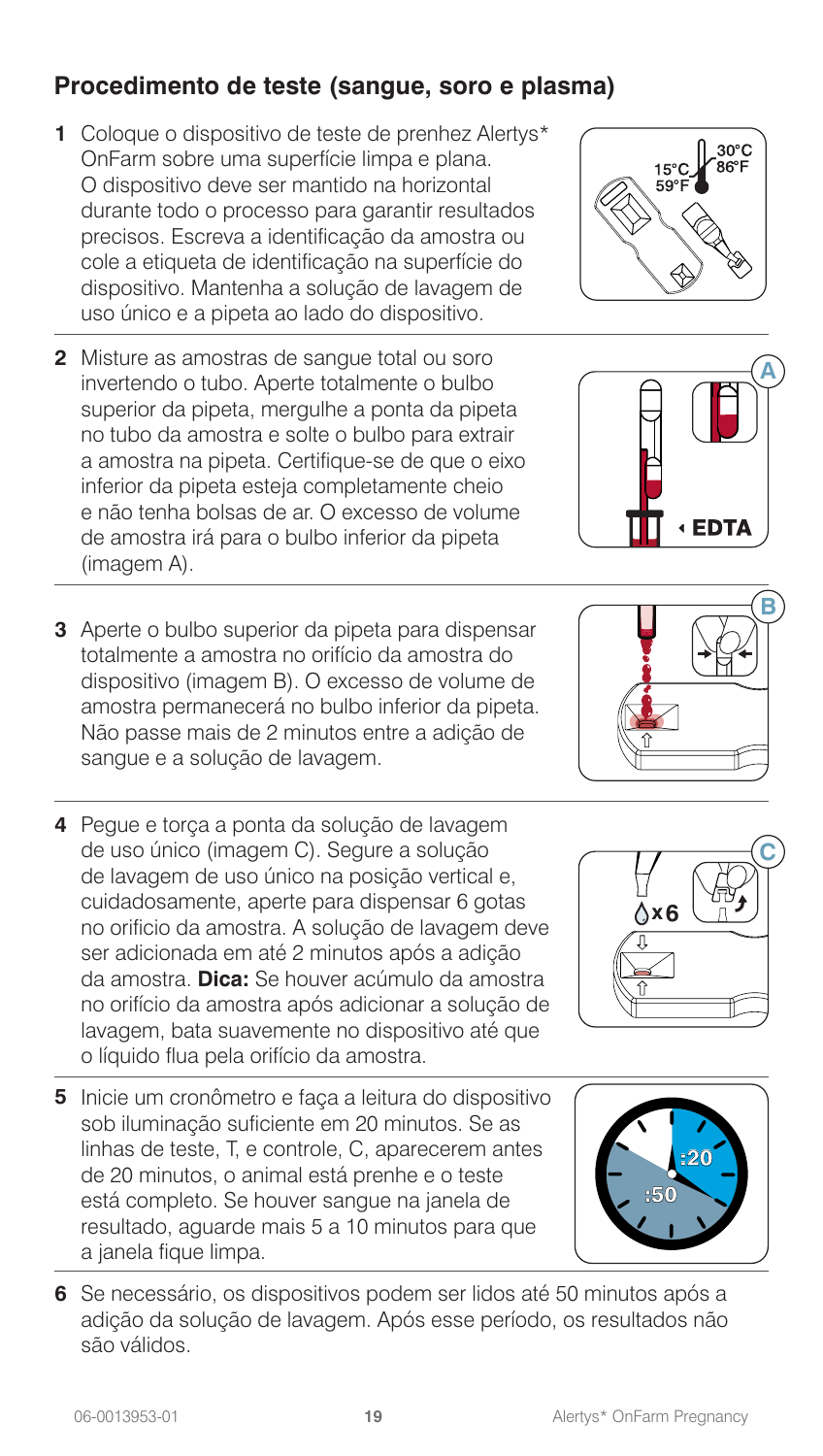#### **Interpretação dos resultados**

**C = Controle T = Teste Observe atentamente e leia os resultados em área bem iluminada**

**1** A presença de uma linha de teste vermelha ou rosa, T, indica que o animal está prenhe. A linha de teste pode variar de escura a muito clara. Considera-se a presença de uma linha teste vermelha ou rosa, T, em qualquer intensidade como prenhe.



**2** A ausência da linha de teste indica que o animal está aberto.



**3** Se a linha de controle, C, não aparecer, o teste é inválido.



### **Clientes, atenção**

A IDEXX recomenda aos produtores que trabalhem em estreita colaboração com seus veterinários para desenvolver um programa de manejo reprodutivo, adequado às suas operações.

#### **Para assistência técnica:**

IDEXX EUA Tel: +1 800 548 9997 ou +1 207 556 4895 IDEXX Europa Tel: +800 727 43399 Contate o representante local ou distribuidor IDEXX ou visite: idexx.com/contactlpd

IDEXX, Test With Confidence e Alertys são marcas ou marcas registradas de IDEXX Laboratories Inc. ou de suas filiais nos Estados Unidos e/ou em outros países.

© 2021 IDEXX Laboratories, Inc. Todos os direitos reservados.

Alertys\* OnFarm Pregnancy **20** 06-0013953-01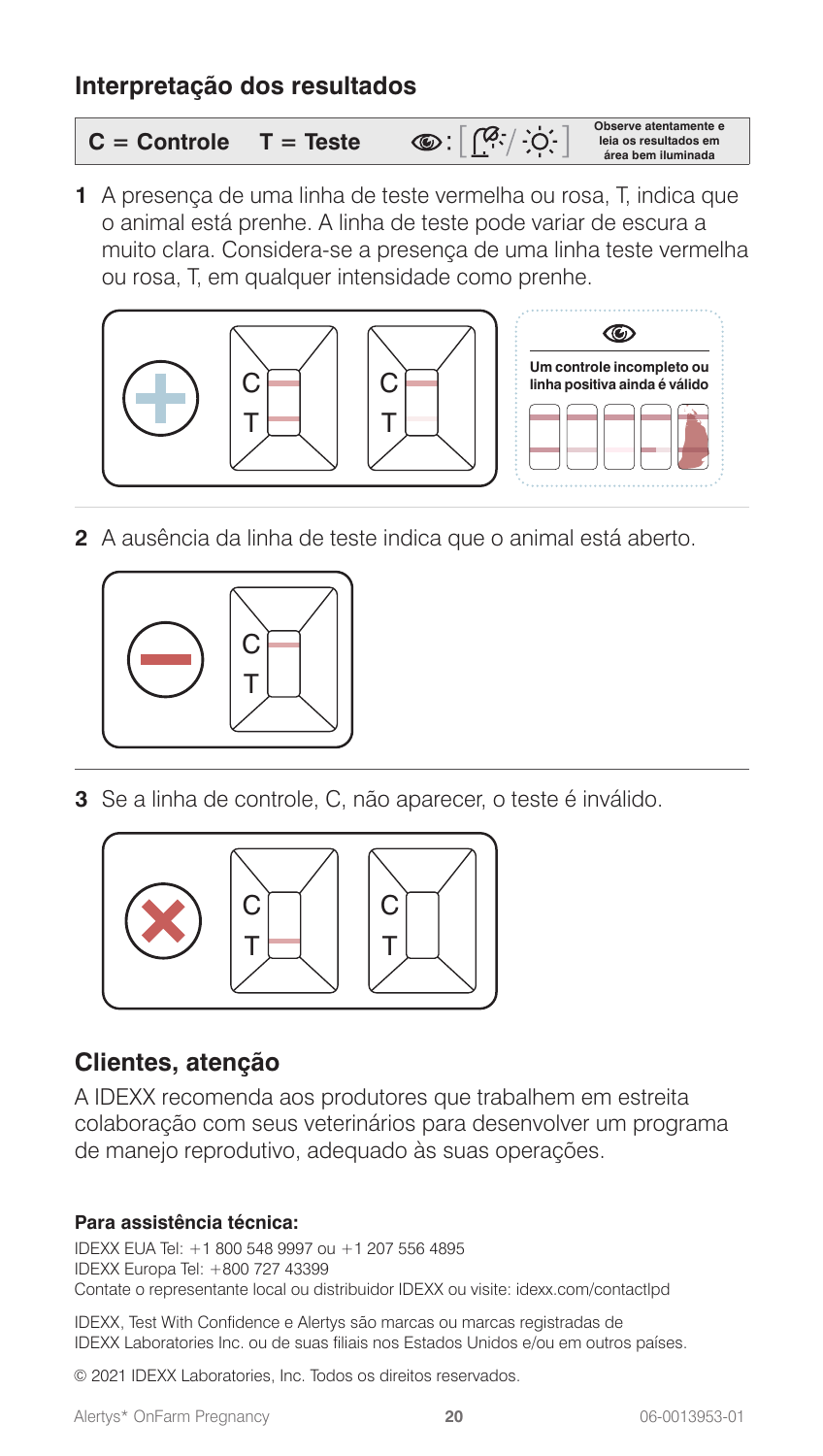# Test di gravidanza Alertys<sup>\*</sup> OnFarm

#### **Nome e uso previsto**

Il test di gravidanza IDEXX Alertys\* OnFarm è un metodo rapido per la rilevazione delle glicoproteine associate alla gravidanza (PAG) nel sangue intero (EDTA), plasma (EDTA) o siero di bovine e giovenche come marker di gravidanza.

#### **Informazioni generali**

Il rilevamento accurato e tempestivo della gravidanza è una componente essenziale degli attuali programmi di gestione della riproduzione dei bovini. I veterinari e gli allevatori utilizzano la diagnosi precoce di bovine e giovenche non gravide (aperte) per consentire una più rapida riproduzione e ridurre l'intervallo tra i parti, massimizzando così il nuovo stock, la produzione di latte e le entrate per l'allevamento. Anche la conferma durante le fasi dalla gestazione e messa all'asciutta è molto importante dal punto di vista economico. I produttori di carne bovina possono inoltre controllare la gravidanza durante le diverse fasi della produzione. Tradizionalmente, lo stato di gravidanza viene determinato mediante palpazione rettale della vacca o tramite ecografia transrettale (TU). Il test di gravidanza IDEXX Alertys\* OnFarm fornisce agli utenti un metodo per il rilevamento accurato della gravidanza già a 28 giorni dalla riproduzione e durante la gestazione, che può fornire a veterinari, allevatori e produttori di carne uno strumento importante per l'identificazione precoce delle bovine gravide. Il test può essere utilizzato ≥ 70 giorni dopo il parto.

#### **Precauzioni e Avvertenze**

- Maneggiare tutti i materiali biologici come potenzialmente infettivi.
- Consultare la Scheda di sicurezza (MSDS) per informazioni aggiuntive.
- Non pipettare con la bocca.
- Non mangiare, bere o fumare nel luogo in cui vengono maneggiati i campioni o i componenti del test.
- Tutti i materiali di rifiuto dovranno essere adeguatamente decontaminati prima di essere smaltiti. Smaltire i contenuti in conformità alle normative locali, regionali e nazionali.
- Non miscelare componenti di test con numeri di lotto diversi.
- Aprire la busta immediatamente prima del test. Non utilizzare il dispositivo se la busta appare perforata o sigillata in modo non corretto.
- Non esporre il dispositivo a luce intensa prima o durante il test. Non eseguire il test alla luce diretta del sole.
- Non utilizzare i reagenti oltre la data di scadenza.
- Non riutilizzare le pipette.
- Non contaminare i campioni.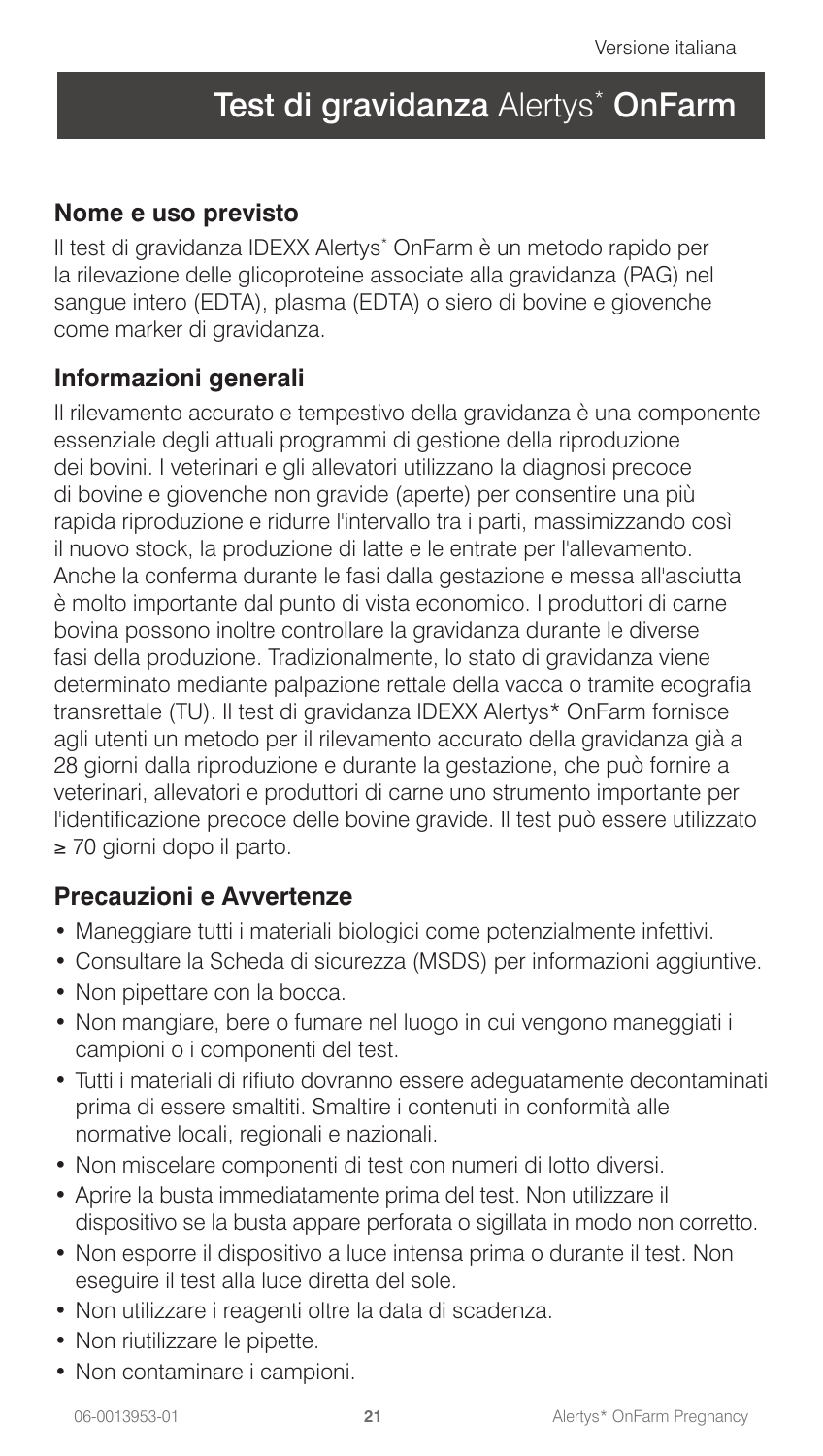## **Conservazione**

- Conservare il dispositivo in busta Alertys\* OnFarm a 2-30°C o 36-86°F. I dispositivi sono stabili fino alla data di scadenza, a condizione che siano stati conservati correttamente.
- Tutti i componenti, inclusi i campioni, devono raggiungere una temperatura di 15-30 °C o 59-86 °F prima di eseguire il test.
- Il sangue intero deve essere conservato a 2-8°C o 36-46°F e non può essere conservato per oltre 24 ore.
- Aprire solo le buste relative al numero di dispositivi da utilizzare in quel momento. Una volta aperta la busta, il dispositivo non può essere conservato per un uso successivo.

#### **Componenti del kit**

#### **Forniti**

**25 buste con test singoli**, ognuna delle quali contiene:

- 1 dispositivo per gravidanza Alertys\* OnFarm
- 1 pipetta
- 1 soluzione di lavaggio monouso

| Materiale non fornito                                                                                                                                          | <b>Sangue</b> | Siero | <b>Plasma</b> |
|----------------------------------------------------------------------------------------------------------------------------------------------------------------|---------------|-------|---------------|
| Provette per la raccolta del campione<br>(o siringa) con anticoagulante - la<br>lunghezza della provetta per la raccolta<br>non deve essere superiore a 100 mm |               |       |               |
| Provette per la raccolta del campione<br>(o siringa) senza anticoagulante                                                                                      |               |       |               |
| Aghi per il prelievo di sangue                                                                                                                                 |               |       |               |
| Timer di qualsiasi tipo<br>(compreso il telefono)                                                                                                              |               |       |               |
| Centrifuga per processare siero/plasma                                                                                                                         |               |       |               |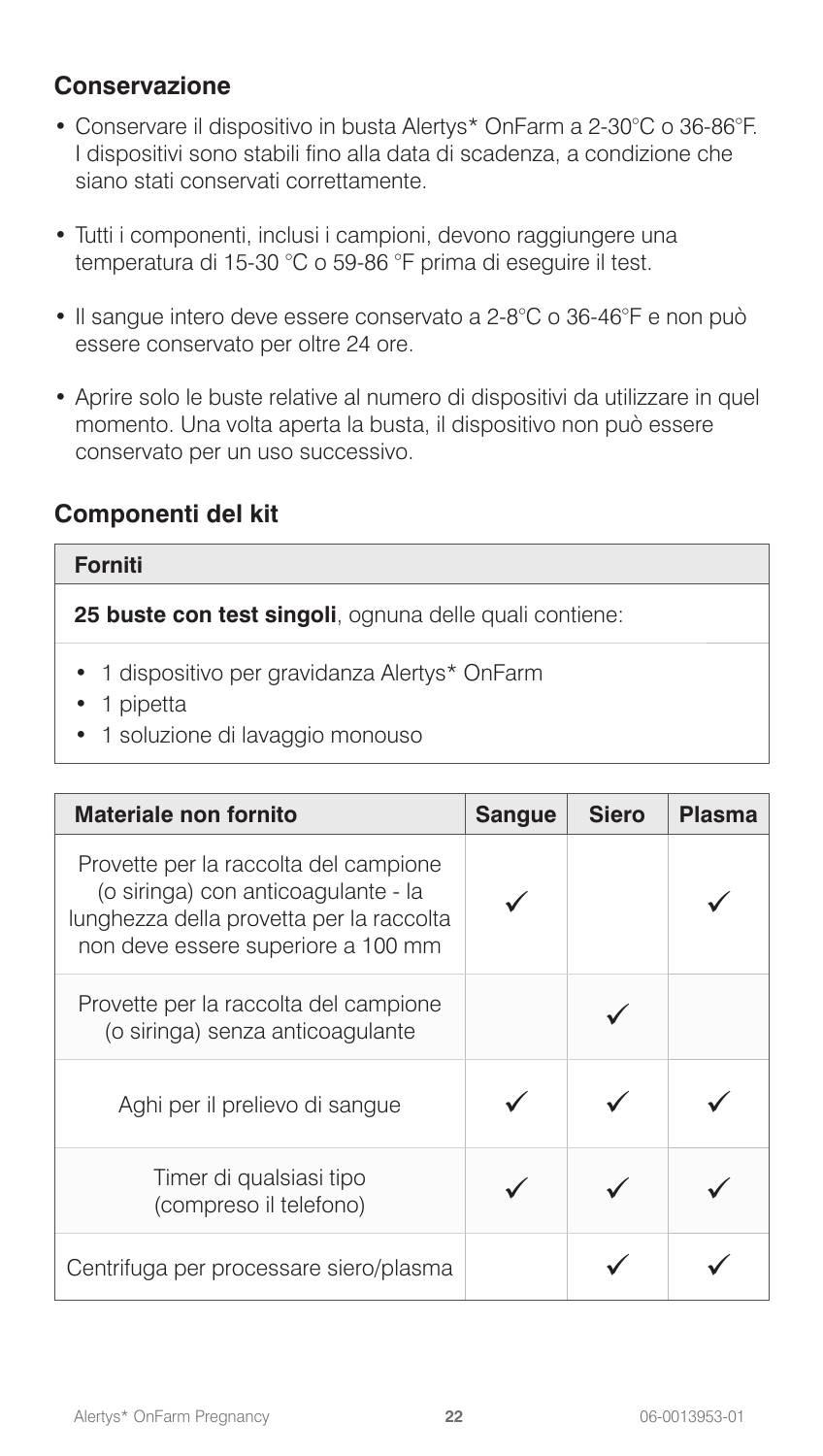## **Informazioni sul campione**

**Promemoria:** Tutti i campioni e i dispositivi devono essere a 15-30°C o 59-86°F prima di iniziare la procedura del test.

|               | <b>Fonte</b>                                                                                                                                                                                                                                          | <b>Conservazione</b>                                                                                                                                                                                                                                                            |
|---------------|-------------------------------------------------------------------------------------------------------------------------------------------------------------------------------------------------------------------------------------------------------|---------------------------------------------------------------------------------------------------------------------------------------------------------------------------------------------------------------------------------------------------------------------------------|
| Sangue intero | Il sangue deve essere raccolto<br>in provette contenenti EDTA e<br>miscelato bene capovolgendo<br>lentamente la provetta 10<br>volte subito dopo il prelievo<br>del campione.                                                                         | Solo a breve termine:<br>Il sangue intero può essere<br>conservato per non più di<br>24 ore a 2-8°C o 36-46°F.<br>Non è possibile consentire<br>il congelamento o il<br>congelamento parziale<br>del sangue in quanto<br>potrebbe compromettere<br><i>i</i> risultati del test. |
| Siero         | Il sangue deve essere<br>raccolto in provette senza<br>anticoagulante<br>e trasformato in siero<br>mediante centrifugazione.<br>In alternativa, la provetta<br>può essere lasciata in<br>posizione verticale fino a<br>quando il siero non si separa. | Breve termine: Siero e<br>plasma possono essere<br>conservati a 2-8°C o 36-46°F<br>per un massimo di 7 giorni.<br>Lungo termine: Siero e<br>plasma possono essere<br>conservati a una temperatura<br>pari o inferiore a -20°C o -4°F.                                           |
| Plasma        | Il sangue deve essere raccolto<br>in provette contenenti<br>EDTA e miscelato bene<br>capovolgendolo subito dopo<br>il prelievo del campione.<br>Le provette con il plasma<br>devono essere processate<br>mediante centrifugazione.                    | Tutti i campioni di siero e<br>plasma precedentemente<br>congelati devono essere<br>accuratamente miscelati<br>prima di rimuovere il volume<br>da analizzare.                                                                                                                   |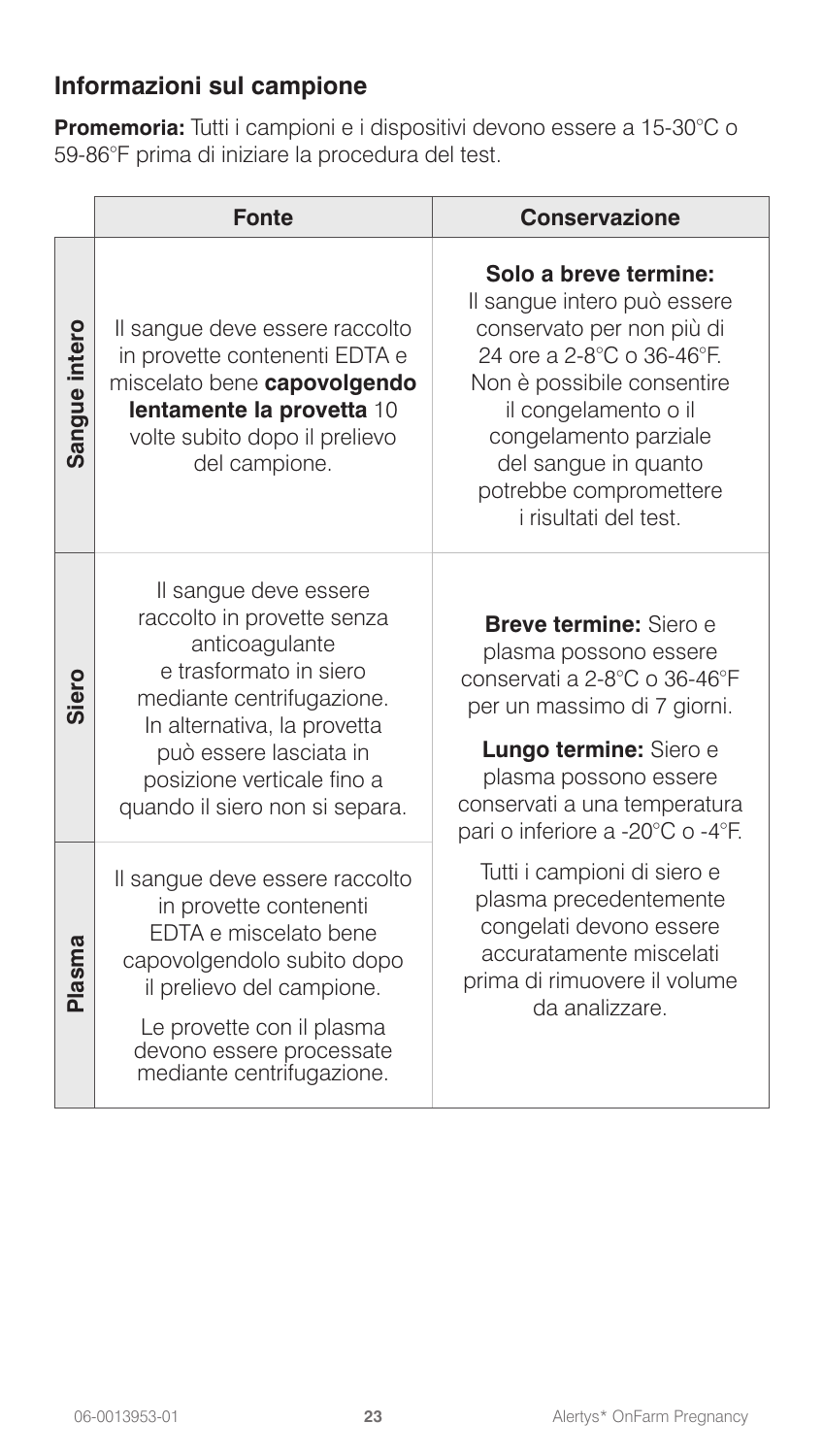# **Procedura del test (sangue, siero e plasma)**

- **1** Posizionare il dispositivo per il test di gravidanza Alertys\* OnFarm su una superficie piana pulita. Il dispositivo deve essere mantenuto orizzontale durante tutto il processo per garantire risultati accurati. Scrivere l'ID del campione o applicare l'etichetta con ID sulla superficie del dispositivo. Tenere la soluzione di lavaggio monouso e la pipetta accanto al dispositivo.
- **2** Mescolare i campioni di sangue intero o siero capovolgendo la provetta. Comprimere completamente il bulbo superiore della pipetta, immergere la punta della pipetta nella provetta del campione e rilasciare il bulbo per aspirare il campione nella pipetta. Assicurarsi che la parte inferiore della pipetta sia completamente piena e non presenti bolle d'aria. Il volume di campione in eccesso sarà trasferito nel bulbo inferiore della pipetta (Immagine A).
- **3** Premere il bulbo superiore della pipetta per erogare completamente il campione nella porta del campione del dispositivo (Immagine B). Il volume di campione in eccesso rimarrà nel bulbo inferiore della pipetta. Non superare i 2 minuti tra l'aggiunta di sangue e la soluzione di lavaggio.
- **4** Afferrare e svitare la punta della soluzione di lavaggio monouso (Immagine C). Tenere la soluzione di lavaggio monouso in verticale e premere con cura per erogare 6 gocce nella porta del campione. La soluzione di lavaggio deve essere aggiunta entro 2 minuti dall'aggiunta del campione. **Suggerimento:** Se il campione si accumula nella porta del campione dopo aver aggiunto la soluzione di lavaggio, picchiettare delicatamente il dispositivo finché il liquido non scorre attraverso la porta del campione.
- **5** Avviare il timer e leggere il dispositivo in condizioni di illuminazione sufficiente dopo 20 minuti. Se entrambe le linee del test, T, di controllo, C, compaiono prima di 20 minuti, l'animale è gravida e il test è completo. Se c'è del sangue nella finestra dei risultati, attendere altri 5-10 minuti affinché la finestra si pulisca.
- **6** Se necessario, i dispositivi possono essere letti fino a 50 minuti dopo l'aggiunta della soluzione di lavaggio. Dopo tale periodo, i risultati non sono validi.









**A**